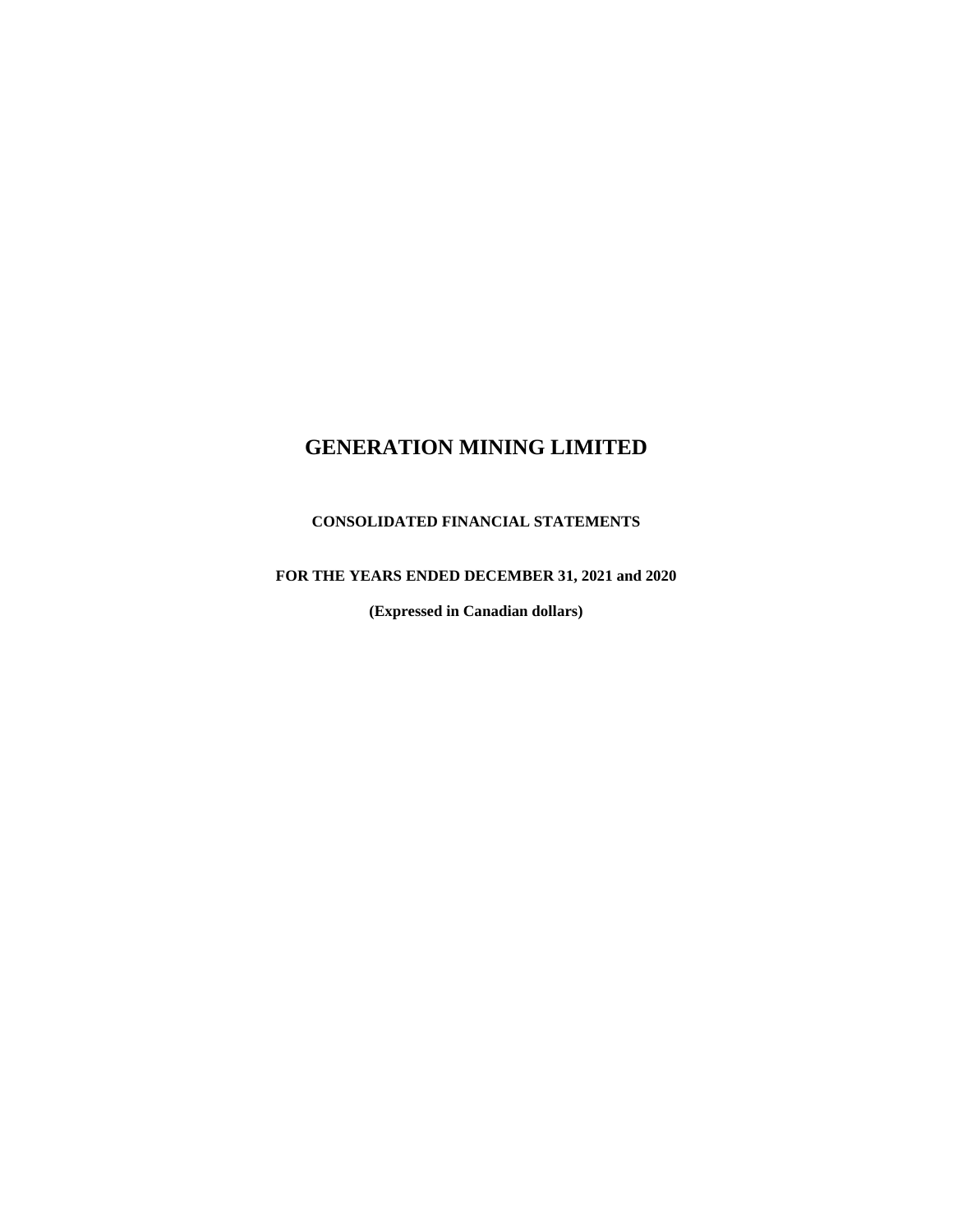### **MANAGEMENT'S RESPONSIBILITY FOR FINANCIAL REPORTING**

The accompanying consolidated financial statements of Generation Mining Limited (the "Company") are the responsibility of the management and Board of Directors of the Company.

The consolidated financial statements have been prepared by management, on behalf of the Board of Directors, in accordance with the accounting policies disclosed in the notes to the consolidated financial statements. Where necessary, management has made informed judgments and estimates in accounting for transactions which were not complete at the statement of financial position date. In the opinion of management, the consolidated financial statements have been prepared within acceptable limits of materiality and are in accordance with International Financial Reporting Standards using accounting policies consistent with International Financial Reporting Standards appropriate in the circumstances

Management has established systems of internal control over the financial reporting process, which are designed to provide reasonable assurance that relevant and reliable financial information is produced.

The Board of Directors is responsible for reviewing and approving the consolidated financial statements together with other financial information of the Company and for ensuring that management fulfills its financial reporting responsibilities. An Audit Committee assists the Board of Directors in fulfilling this responsibility. The Audit Committee meets with management to review the financial reporting process and the consolidated financial statements together with other financial information of the Company and annually with the auditors to review the annual filings. The Audit Committee reports its findings to the Board of Directors for its consideration in approving the consolidated financial statements together with other financial information of the Company for issuance to the shareholders.

Management recognizes its responsibility for conducting the Company's affairs in compliance with established financial standards, and applicable laws and regulations, and for maintaining proper standards of conduct for its activities.

President and Chief Executive Officer

"Jamie Levy" (signed) "Brian Jennings" (signed)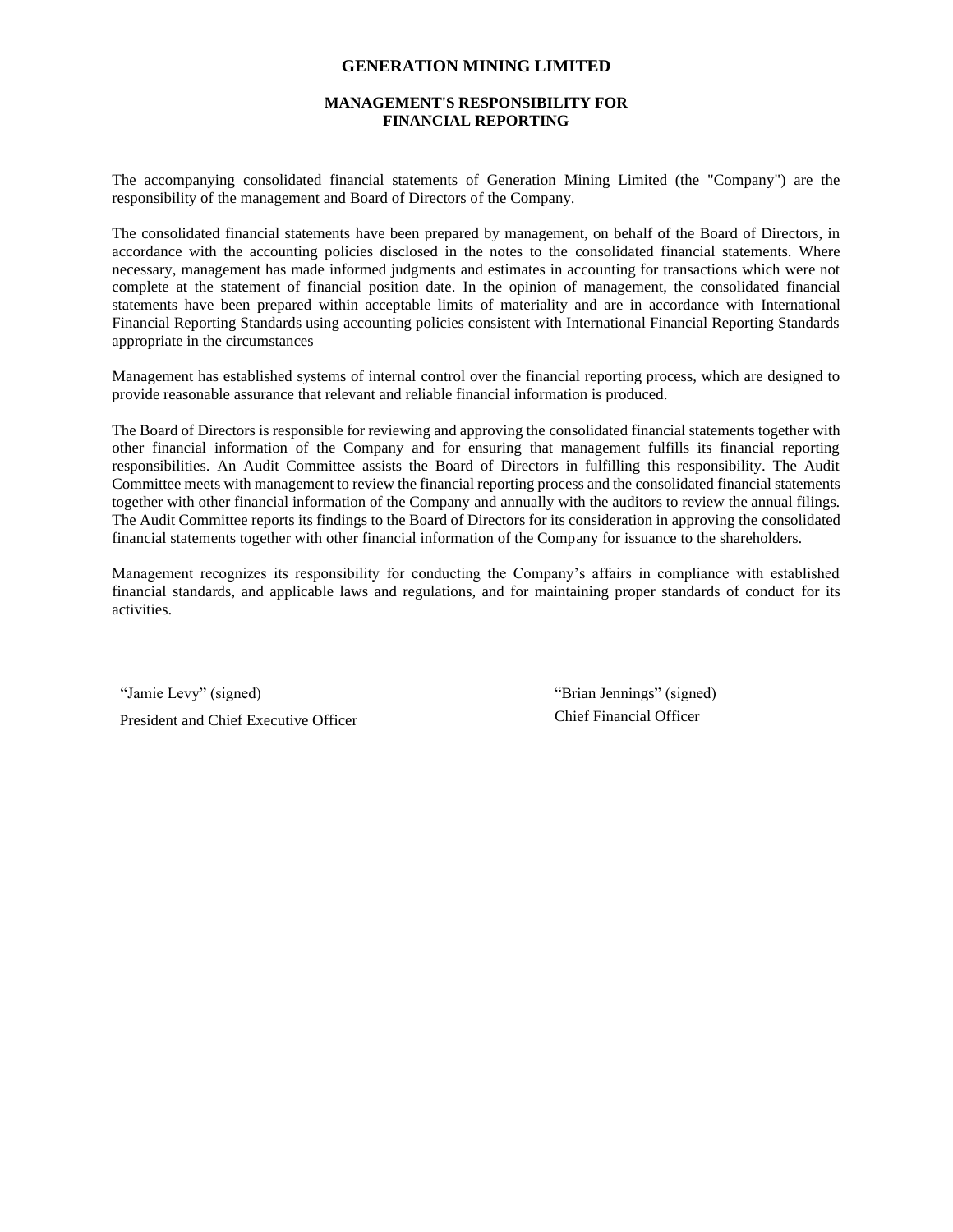

#### **INDEPENDENT AUDITOR'S REPORT**

To the Shareholders of Generation Mining Limited

#### *Opinion*

We have audited the consolidated financial statements of Generation Mining Limited, (the "Company"), which comprise the consolidated statements of financial position as at December 31, 2021 and 2020 and the consolidated statements of loss and comprehensive loss, changes in shareholders' equity and cash flows for the years then ended, and notes to the consolidated financial statements, including a summary of significant accounting policies.

In our opinion, the accompanying consolidated financial statements present fairly, in all material respects, the consolidated financial position of the Company as at December 31, 2021 and 2020, and consolidated financial performance and its consolidated cash flows for the years then ended in accordance with International Financial Reporting Standards.

#### *Basis for Opinion*

We conducted our audit in accordance with Canadian generally accepted auditing standards. Our responsibilities under those standards are further described in the *Auditor's Responsibilities for the Audit of the Consolidated Financial Statements* section of our report. We are independent of the Company in accordance with the ethical requirements that are relevant to our audit of the consolidated financial statements in Canada, and we have fulfilled our other ethical responsibilities in accordance with these requirements. We believe that the audit evidence we have obtained is sufficient and appropriate to provide a basis for our opinion.

#### *Material Uncertainty Related to Going Concern*

We draw attention to Note 1 in the Consolidated financial statements, which indicates that the Entity incurred a net loss of \$17,083,412 during the year ended December 31, 2021 and, as of that date, the Company had a cumulative deficit of \$40,841,414. As stated in Note 1, these events or conditions, along with other matters as set forth in Note 1, indicate that a material uncertainty exists that may cast significant doubt on the Company's ability to continue as a going concern. Our opinion is not modified in respect of this matter.

#### *Key Audit Matters*

Key audit matters are those matters that, in our professional judgment, were of most significance in our audit of the consolidated financial statements for the year ended December 31, 2021. These matters were addressed in the context of our audit of the consolidated financial statements as a whole, and in forming our opinion thereon, and we do not provide a separate opinion on these matters.

Except for the matter described in Material Uncertainty Related to Going Concern section, we have determined that there are no other key audit matters to communicate in our auditor's report.

#### *Other Information*

Management is responsible for the other information. The other information comprises Management's Discussion and Analysis.

Our opinion on the consolidated financial statements does not cover the other information and we will not express any form of assurance conclusion thereon.

THE POWER OF BEING UNDERSTOOD **AUDIT | TAX | CONSULTING**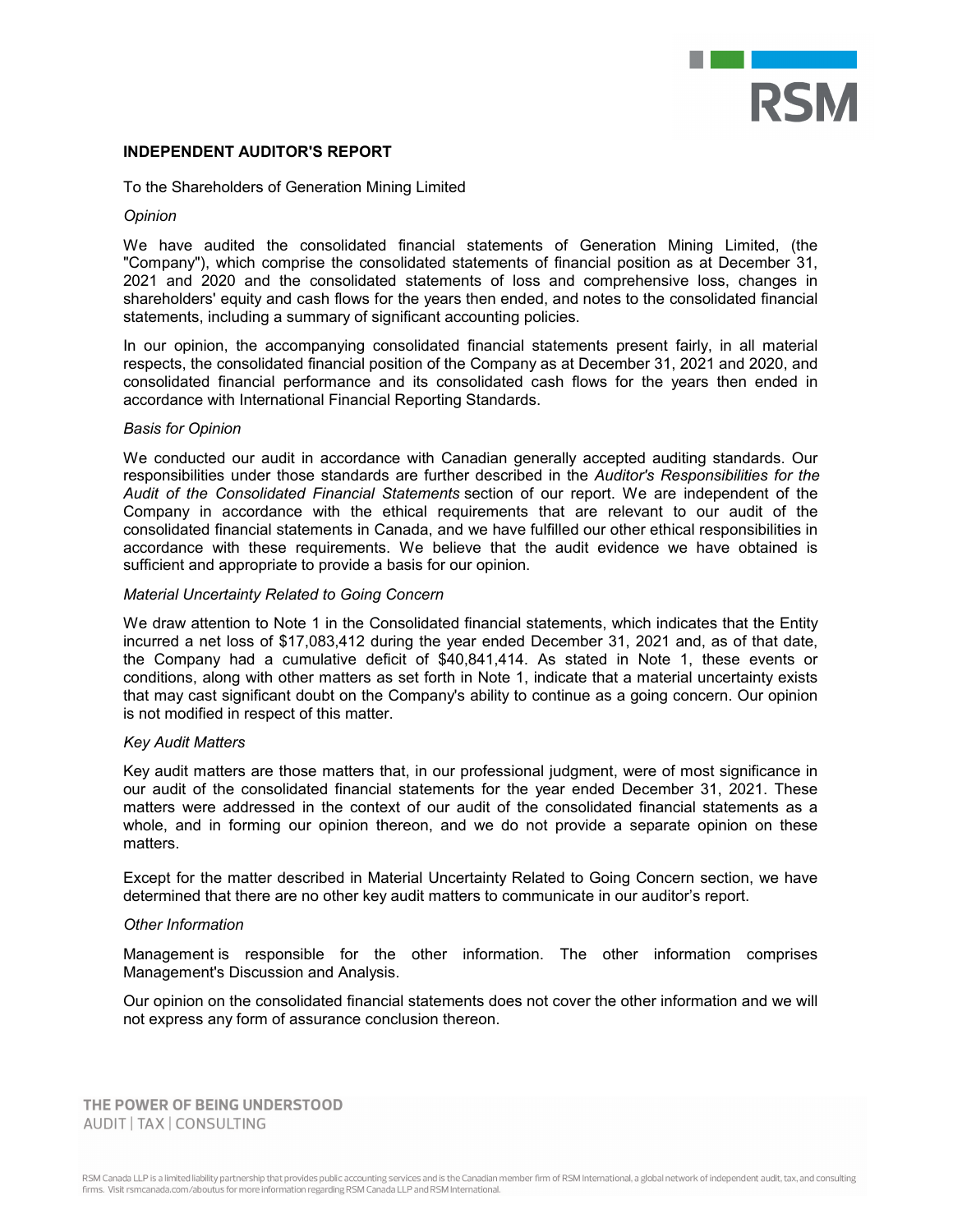In connection with our audit of the consolidated financial statements, our responsibility is to read the other information identified above when it becomes available and, in doing so, consider whether the other information is materially inconsistent with the consolidated financial statements or our knowledge obtained in the audit or otherwise appears to be materially misstated.

We obtained the Management Discussion and Analysis prior to the date of this auditor's report. If, based on the work we have performed, we conclude that there is material misstatement of this other information, we are required to report that fact. We have nothing to report in this regard.

#### *Responsibilities of Management and Those Charged with Governance for the Consolidated Financial Statements*

Management is responsible for the preparation and fair presentation of the consolidated financial statements in accordance with International Financial Reporting Standards, and for such internal control as management determines is necessary to enable the preparation of consolidated financial statements that are free from material misstatement, whether due to fraud or error.

In preparing the consolidated financial statements, management is responsible for assessing the Company's ability to continue as a going concern, disclosing, as applicable, matters related to going concern and using the going concern basis of accounting unless management either intends to liquidate the Company or to cease operations, or has no realistic alternative but to do so.

Those charged with governance are responsible for overseeing the Company's financial reporting process.

#### *Auditor's Responsibilities for the Audit of the Consolidated Financial Statements*

Our objectives are to obtain reasonable assurance about whether the consolidated financial statements as a whole are free from material misstatement, whether due to fraud or error, and to issue an auditor's report that includes our opinion. Reasonable assurance is a high level of assurance, but is not a guarantee that an audit conducted in accordance with Canadian generally accepted auditing standards will always detect a material misstatement when it exists. Misstatements can arise from fraud or error and are considered material if, individually or in the aggregate, they could reasonably be expected to influence the economic decisions of users taken on the basis of these consolidated financial statements.

As part of an audit in accordance with Canadian generally accepted auditing standards, we exercise professional judgment and maintain professional skepticism throughout the audit. We also:

- Identify and assess the risks of material misstatement of the consolidated financial statements, whether due to fraud or error, design and perform audit procedures responsive to those risks, and obtain audit evidence that is sufficient and appropriate to provide a basis for our opinion. The risk of not detecting a material misstatement resulting from fraud is higher than for one resulting from error, as fraud may involve collusion, forgery, intentional omissions, misrepresentations, or the override of internal control.
- Obtain an understanding of internal control relevant to the audit in order to design audit procedures that are appropriate in the circumstances, but not for the purpose of expressing an opinion on the effectiveness of the Company's internal control.
- Evaluate the appropriateness of accounting policies used and the reasonableness of accounting estimates and related disclosures made by management.
- Conclude on the appropriateness of management's use of the going concern basis of accounting and, based on the audit evidence obtained, whether a material uncertainty exists related to events or conditions that may cast significant doubt on the Company's ability to continue as a going concern. If we conclude that a material uncertainty exists, we are required to draw attention in our auditor's report to the related disclosures in the consolidated financial statements or, if such disclosures are inadequate, to modify our opinion. Our conclusions are based on the audit evidence obtained up to the date of our auditor's report. However, future events or conditions may cause the Company to cease to continue as a going concern.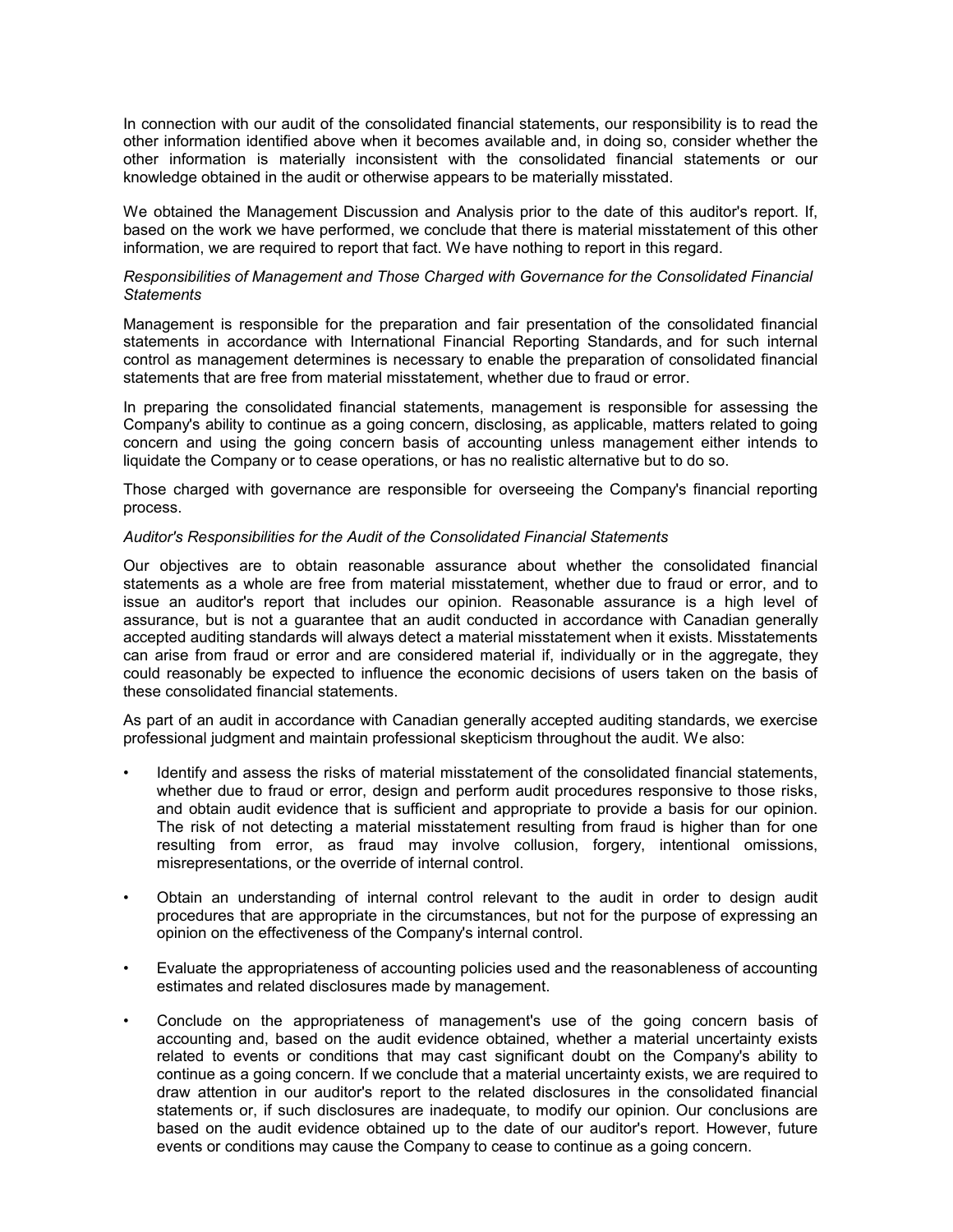• Evaluate the overall presentation, structure and content of the consolidated financial statements, including the disclosures, and whether the consolidated financial statements represent the underlying transactions and events in a manner that achieves fair presentation.

We communicate with those charged with governance regarding, among other matters, the planned scope and timing of the audit and significant audit findings, including any significant deficiencies in internal control that we identify during our audit.

We also provide those charged with governance with a statement that we have complied with relevant ethical requirements regarding independence, and to communicate with them all relationships and other matters that may reasonably be thought to bear on our independence, and where applicable, related safeguards.

From the matters communicated with those charged with governance, we determine those matters that were of most significance in the audit of the consolidated financial statements of the current period and are therefore the key audit matters. We describe these matters in our auditor's report unless law or regulation precludes public disclosure about the matter or when, in extremely rare circumstances, we determine that a matter should not be communicated in our report because the adverse consequences of doing so would reasonably be expected to outweigh the public interest benefits of such communication.

The engagement partner on the audit resulting in this independent auditor's report is Octavio Cabral.

RSM Canada LLP

Chartered Professional Accountants Licensed Public Accountants March 18, 2022 Toronto, Ontario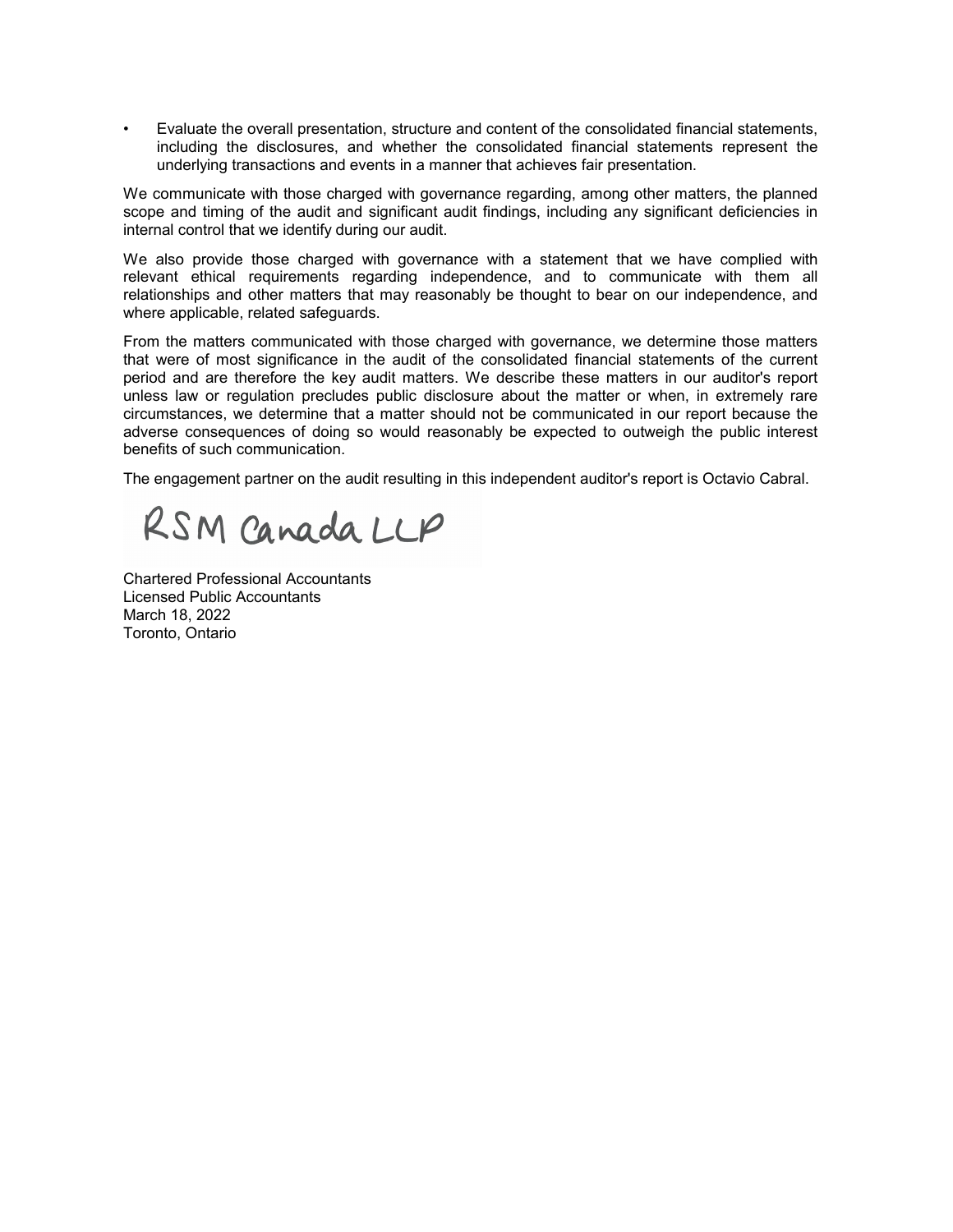## **CONSOLIDATED STATEMENTS OF FINANCIAL POSITION (Expressed in Canadian dollars)**

|                                                    | December 31, |                | December 31, |              |
|----------------------------------------------------|--------------|----------------|--------------|--------------|
|                                                    |              | 2021           |              | 2020         |
| <b>Assets</b>                                      |              |                |              |              |
| <b>Current:</b>                                    |              |                |              |              |
| Cash and cash equivalents                          | \$           | 5,397,171      | \$           | 11,662,360   |
| Marketable securities (note 8)                     |              | 1,242,000      |              | 2,568,825    |
|                                                    |              |                |              |              |
| Receivables (note 12)                              |              | 727,966        |              | 483,119      |
| Prepaid expenses and other                         |              | 100,311        |              | 142,755      |
|                                                    |              | 7,467,448      |              | 14,857,059   |
| <b>Non-Current:</b>                                |              |                |              |              |
| Restricted cash and cash equivalents (note 9)      |              | 38,229         |              | 38,211       |
| Land, buildings and equipment (note 7)             |              | 508,682        |              | 564,606      |
| Right-of-use asset (note 9)                        |              | 158,747        |              | 200,159      |
|                                                    |              | 705,658        |              | 802,976      |
| <b>Total Assets</b>                                | \$           | 8,173,106      | \$           | 15,660,035   |
|                                                    |              |                |              |              |
| <b>Liabilities</b>                                 |              |                |              |              |
| <b>Current:</b>                                    |              |                |              |              |
| Accounts payable and accrued liabilities (note 10) | \$           | 2,308,183      | \$           | 1,735,441    |
| Lease liability (note 9)                           |              | 39,920         |              | 31,757       |
|                                                    |              |                |              |              |
|                                                    |              | 2,348,103      |              | 1,767,198    |
| <b>Non-Current:</b>                                |              |                |              |              |
| Lease liability (note 9)                           |              | 151,495        |              | 191,415      |
| <b>Total Liabilities</b>                           |              | 2,499,598      |              | 1,958,613    |
|                                                    |              |                |              |              |
| <b>Shareholders' Equity</b>                        |              |                |              |              |
|                                                    |              |                |              |              |
| Capital stock (note 11a)                           |              | 38,932,422     |              | 28,372,920   |
| Reserve for warrants (note 11b)                    |              | 2,664,776      |              | 6,363,638    |
| Reserve for share-based payments (note 11c)        |              | 4,917,724      |              | 2,722,866    |
| Deficit                                            |              | (40, 841, 414) |              | (23,758,002) |
| <b>Total Shareholders' Equity</b>                  |              | 5,673,508      |              | 13,701,422   |
| <b>Total Liabilities and Shareholders' Equity</b>  | \$           | 8,173,106      | \$           | 15,660,035   |
|                                                    |              |                |              |              |

Nature of operations and going concern uncertainty (note 1) Commitments and contractual obligations (notes 6 and 14) Subsequent events (note 15)

Approved on behalf of the Board of Directors on March 18, 2022

(signed) "*Jamie Levy"*, Director

(signed) "*Paul Murphy*", Director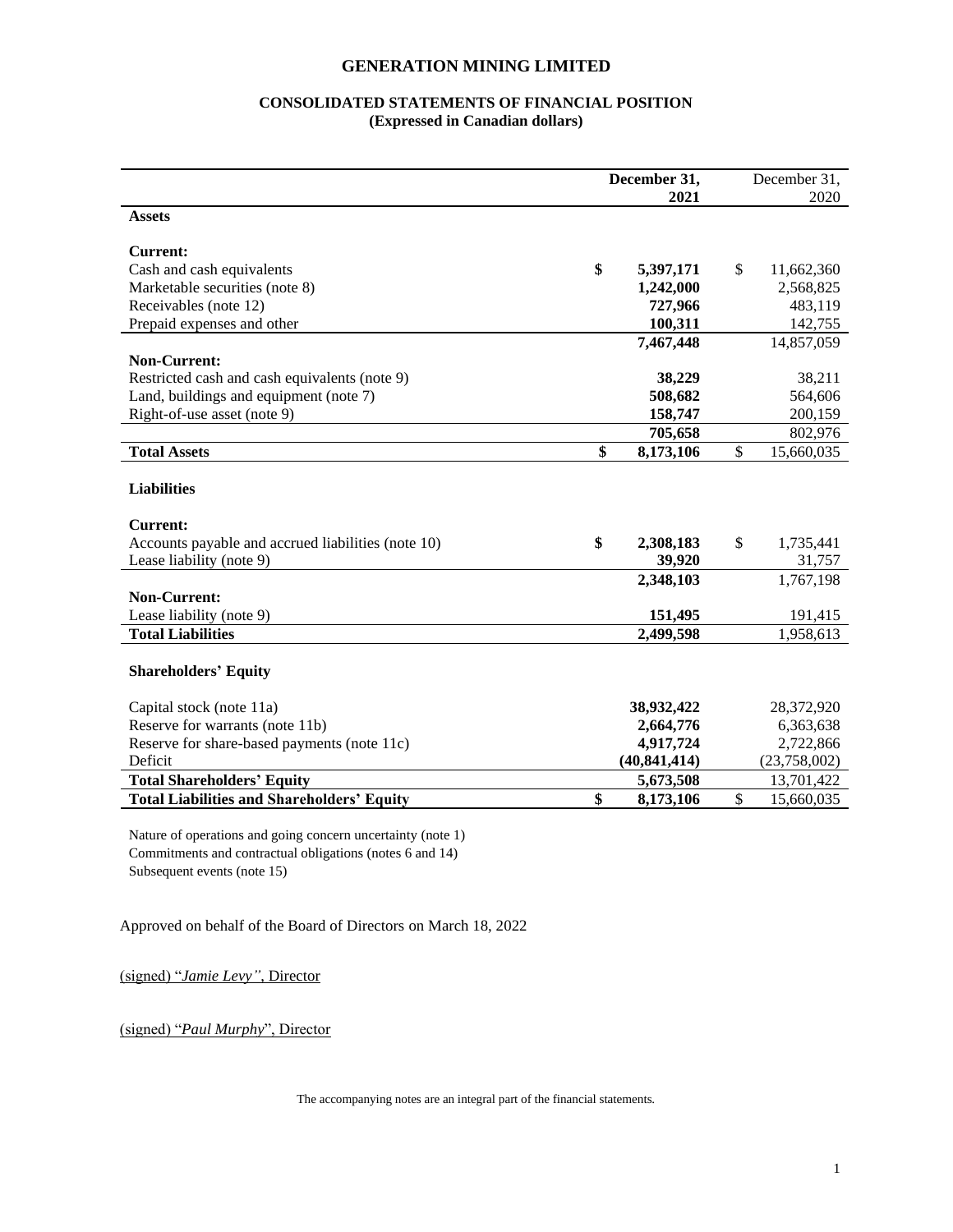## **CONSOLIDATED STATEMENTS OF LOSS AND COMPREHENSIVE LOSS (Expressed in Canadian Dollars)**

|                                                                | <b>Year Ended</b> |                  |  |
|----------------------------------------------------------------|-------------------|------------------|--|
|                                                                | December 31,      | December 31,     |  |
|                                                                | 2021              | 2020             |  |
| <b>Expenses</b>                                                |                   |                  |  |
| Acquisition, evaluation and exploration expenditures (note 6)  | \$<br>12,576,470  | \$.<br>7,984,022 |  |
| Share-based compensation (note 11c)                            | 2,273,858         | 1,547,720        |  |
| Audit, legal and advisory fees                                 | 420,706           | 289,357          |  |
| Management and corporate administration services               | 974,147           | 681,325          |  |
| Shareholder and investor communications                        | 871,351           | 833,471          |  |
| Occupancy cost (note 9)                                        | 148,404           | 127,127          |  |
| Interest (note 9)                                              | 31,386            | 35,708           |  |
|                                                                | (17,296,322)      | (11, 498, 730)   |  |
| <b>Other Income (Expenses)</b>                                 |                   |                  |  |
| Unrealized gain (loss) on marketable securities and receivable |                   |                  |  |
| marketable securities (note 8)                                 | (1,106,425)       | 2,899,250        |  |
| Realized gain (loss) on marketable securities (note 8)         | 1,293,190         | (2,985)          |  |
| Gain on debt write-off                                         |                   | 180,516          |  |
| Interest income                                                | 26,145            | 29,125           |  |
| <b>Net Loss and Comprehensive Loss</b>                         | \$(17,083,412)    | \$ (8,392,824)   |  |
|                                                                |                   |                  |  |
| Loss per share:                                                |                   |                  |  |
| Basic and diluted loss per share                               | \$<br>(0.12)      | \$<br>(0.07)     |  |
| Weighted average number of common shares outstanding           | 145,744,893       | 125,800,965      |  |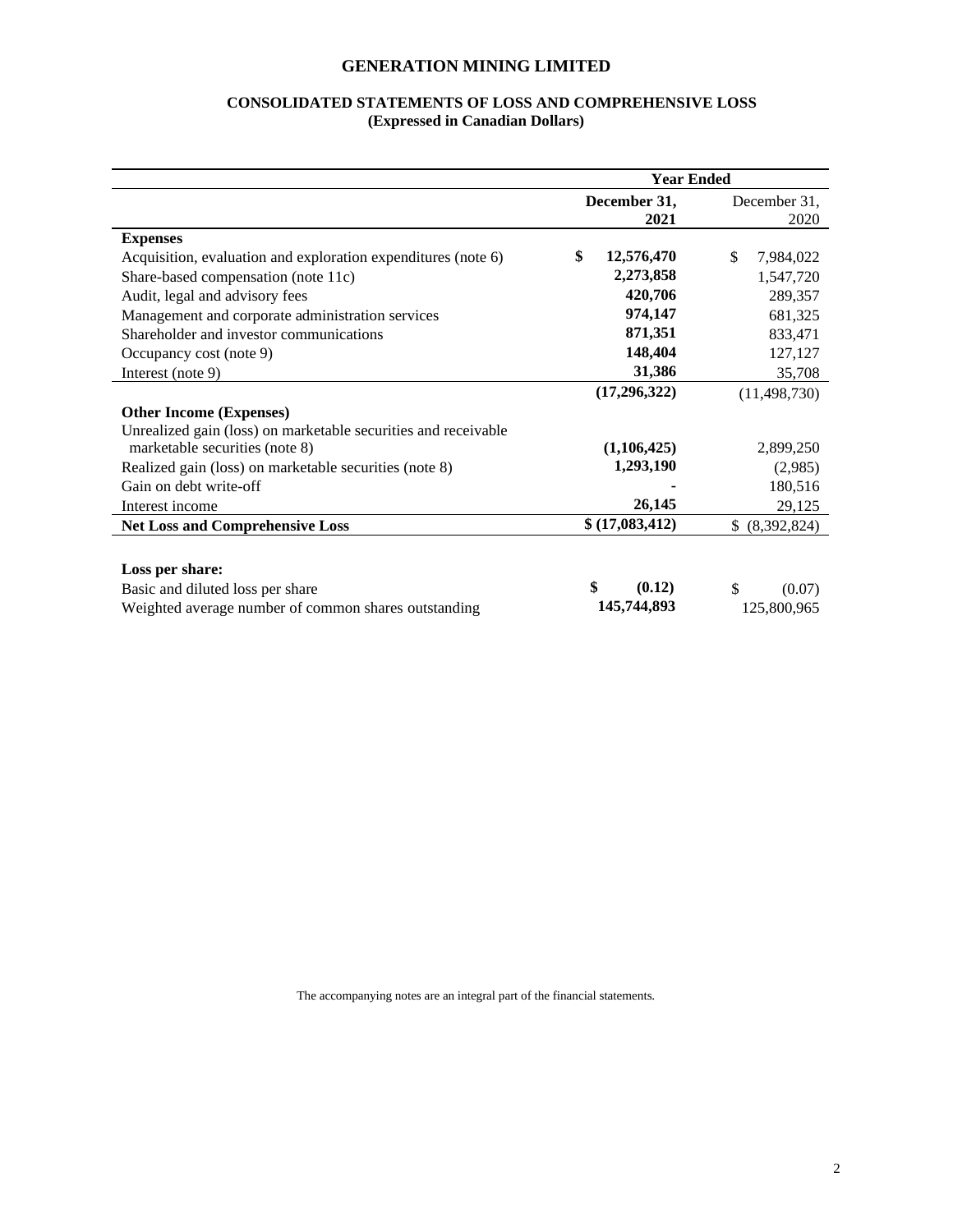## **CONSOLIDATED STATEMENTS OF CHANGES IN SHAREHOLDERS' EQUITY (Expressed in Canadian dollars)**

|                                                        |               | <b>Capital stock</b> |                          | <b>Reserves for</b>            |                               |                     |
|--------------------------------------------------------|---------------|----------------------|--------------------------|--------------------------------|-------------------------------|---------------------|
|                                                        | <b>Shares</b> | Amount               | Warrants                 | <b>Share-based</b><br>payments | <b>Accumulated</b><br>deficit | <b>Total Equity</b> |
| <b>Balance, December 31, 2019</b>                      | 91,631,689    | 11,636,743<br>S.     | 4,521,479<br>S.          | \$1,417,089                    | \$(15,365,178)                | 2,210,133<br>S.     |
| Issued for cash under private placement                | 20,577,403    | 10,700,250           |                          |                                |                               | 10,700,250          |
| Fair value of warrants issued in<br>private placement  |               | (4,115,480)          | 4,115,480                |                                |                               |                     |
| Fair value of finders options issued in                |               | (413, 474)           | 413,474                  |                                |                               |                     |
| private placement                                      |               |                      |                          |                                |                               |                     |
| Share issue cost                                       |               | (340, 810)           | (290, 117)               |                                |                               | (630, 927)          |
| Issue for cash under flow through private<br>placement | 4,292,367     | 3,305,123            |                          |                                |                               | 3,305,123           |
| Flow through share issue cost                          |               | (192, 326)           |                          |                                |                               | (192, 326)          |
| Issued on exercise of warrants                         | 16,460,091    | 6,572,421            | (1,998,295)              |                                |                               | 4,574,126           |
| Issued on exercise of finders warrants                 | 1,907,242     | 711,557              | (398, 383)               |                                |                               | 313,174             |
| Fair value of options vested                           |               |                      | $\overline{\phantom{a}}$ | 1,547,720                      |                               | 1,547,720           |
| Issued on exercise of options                          | 1,446,500     | 508,916              |                          | (241, 943)                     |                               | 266,973             |
| Net loss and comprehensive loss                        |               |                      |                          |                                | (8,392,824)                   | (8,392,824)         |
| Balance, December 31, 2020                             | 136, 315, 292 | 28,372,920           | 6,363,638<br>\$          | 2,722,866<br>S                 | (23,758,002)<br>S.            | \$13,701,422        |

|                                        | <b>Capital stock</b>     |                          |                          | Reserves for             |                          |                     |
|----------------------------------------|--------------------------|--------------------------|--------------------------|--------------------------|--------------------------|---------------------|
|                                        |                          |                          |                          | <b>Share-based</b>       | Accumulated              |                     |
|                                        | <b>Shares</b>            | Amount                   | Warrants                 | payments                 | deficit                  | <b>Total Equity</b> |
| <b>Balance, December 31, 2020</b>      | 136, 315, 292            | 28,372,920<br>S.         | 6,363,638<br>S.          | 2,722,866<br>S.          | \$ (23,758,002)          | \$13,701,422        |
| Issued on exercise of warrants         | 11,384,093               | 8,798,036                | (3,060,186)              |                          | $\overline{\phantom{a}}$ | 5,737,850           |
| Issued on exercise of finders warrants | 2,415,214                | 1,560,466                | (638, 676)               |                          | $\overline{\phantom{0}}$ | 921,790             |
| Fair value of options vested           |                          |                          | $\overline{\phantom{0}}$ | 2,273,858                | $\overline{\phantom{a}}$ | 2,273,858           |
| Issued on exercise of options          | 300,000                  | 201,000                  |                          | (79,000)                 |                          | 122,000             |
| Net loss and comprehensive loss        | $\overline{\phantom{a}}$ | $\overline{\phantom{a}}$ |                          | $\overline{\phantom{a}}$ | (17.083.412)             | (17,083,412)        |
| <b>Balance, December 31, 2021</b>      | 150,414,599              | 38,932,422<br>\$         | \$2,664,776              | \$<br>4.917.724          | \$ (40,841,414)          | \$5,673,508         |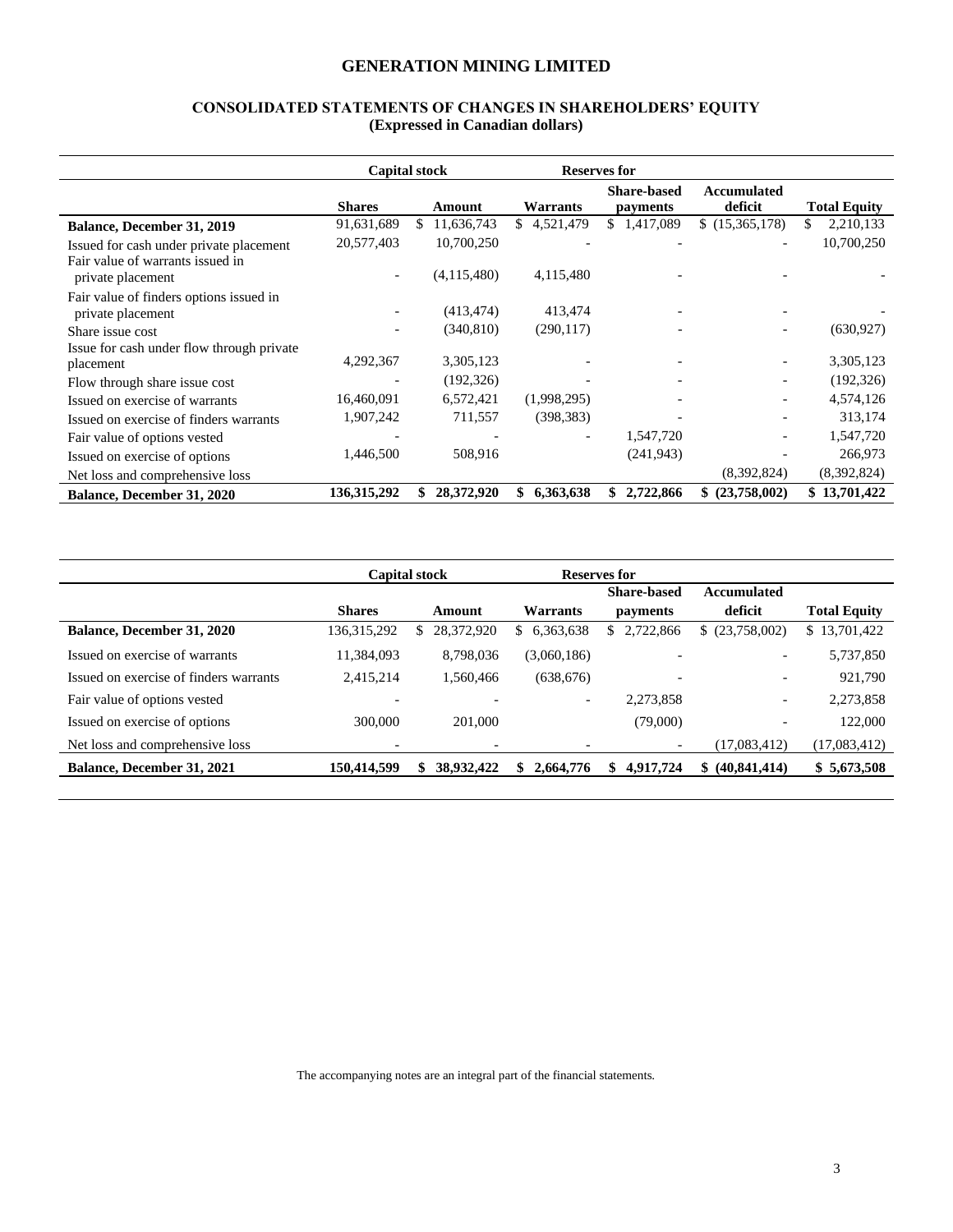## **CONSOLIDATED STATEMENTS OF CASH FLOWS**

**(Expressed in Canadian dollars)**

|                                                     | <b>Year Ended</b> |                   |  |  |  |
|-----------------------------------------------------|-------------------|-------------------|--|--|--|
|                                                     | December 31, 2021 | December 31, 2020 |  |  |  |
|                                                     |                   |                   |  |  |  |
| <b>Operating Activities:</b>                        |                   |                   |  |  |  |
| Net loss for the period                             | \$(17,083,412)    | \$(8,392,824)     |  |  |  |
| Add items not affecting cash:                       |                   |                   |  |  |  |
| Share-based compensation                            | 2,273,858         | 1,547,720         |  |  |  |
| Gain on debt write-off                              |                   | (180, 516)        |  |  |  |
| Unrealized loss (gain) on marketable securities and |                   |                   |  |  |  |
| marketable securities receivable                    | 1,106,425         | (2,899,250)       |  |  |  |
| Realized loss (gain) on marketable securities and   |                   |                   |  |  |  |
| marketable securities receivable                    | (1,293,190)       | 2,985             |  |  |  |
| Depreciation of buildings and equipment             | 55,924            | 57,934            |  |  |  |
| Depreciation of right of use asset                  | 41,412            | 41,412            |  |  |  |
| Changes in non-cash working capital:                |                   |                   |  |  |  |
| Receivables                                         | (244, 865)        | (64, 961)         |  |  |  |
| Prepaid expenses and other                          | 42,444            | (122,093)         |  |  |  |
| Accounts payable and accrued liabilities            | 572,742           | 1,446,459         |  |  |  |
| Cash used in operating activities                   | (14,528,662)      | (8, 563, 134)     |  |  |  |
|                                                     |                   |                   |  |  |  |
| <b>Investing Activities:</b>                        |                   |                   |  |  |  |
| Proceeds from sale of marketable securities         | 1,513,590         | 419,000           |  |  |  |
| Proceeds from assignment of marketable securities   |                   |                   |  |  |  |
| receivable                                          |                   | 300,500           |  |  |  |
| Disposal (purchase) of equipment                    |                   | (27,908)          |  |  |  |
| Proceeds from sale of equipment                     |                   | 5,865             |  |  |  |
| Cash provided from (used in) investing activities   | 1,513,590         | 697,457           |  |  |  |
|                                                     |                   |                   |  |  |  |
| <b>Financing Activities:</b>                        |                   |                   |  |  |  |
| Proceeds from issuance of shares                    |                   | 10,700,250        |  |  |  |
| Share issue cost                                    |                   | (630, 927)        |  |  |  |
| Proceeds from issuance of flow through shares       |                   | 3,305,123         |  |  |  |
| Flow through share issue cost                       |                   | (192, 326)        |  |  |  |
| Proceeds from exercise of warrants                  | 5,737,850         | 4,574,126         |  |  |  |
| Proceeds from exercise of finders warrants          | 921,790           | 313,174           |  |  |  |
| Proceeds from exercise of options                   | 122,000           | 266,972           |  |  |  |
| Repayment of lease liability                        | (31, 757)         | (26, 871)         |  |  |  |
| Cash provided from financing activities             | 6,749,883         | 18,309,521        |  |  |  |
|                                                     |                   |                   |  |  |  |
| (Decrease) Increase in cash                         | (6,265,189)       | 10,443,844        |  |  |  |
| Cash at beginning of period                         | 11,662,360        | 1,218,516         |  |  |  |
| Cash at end of period                               | \$5,397,171       | \$11,662,360      |  |  |  |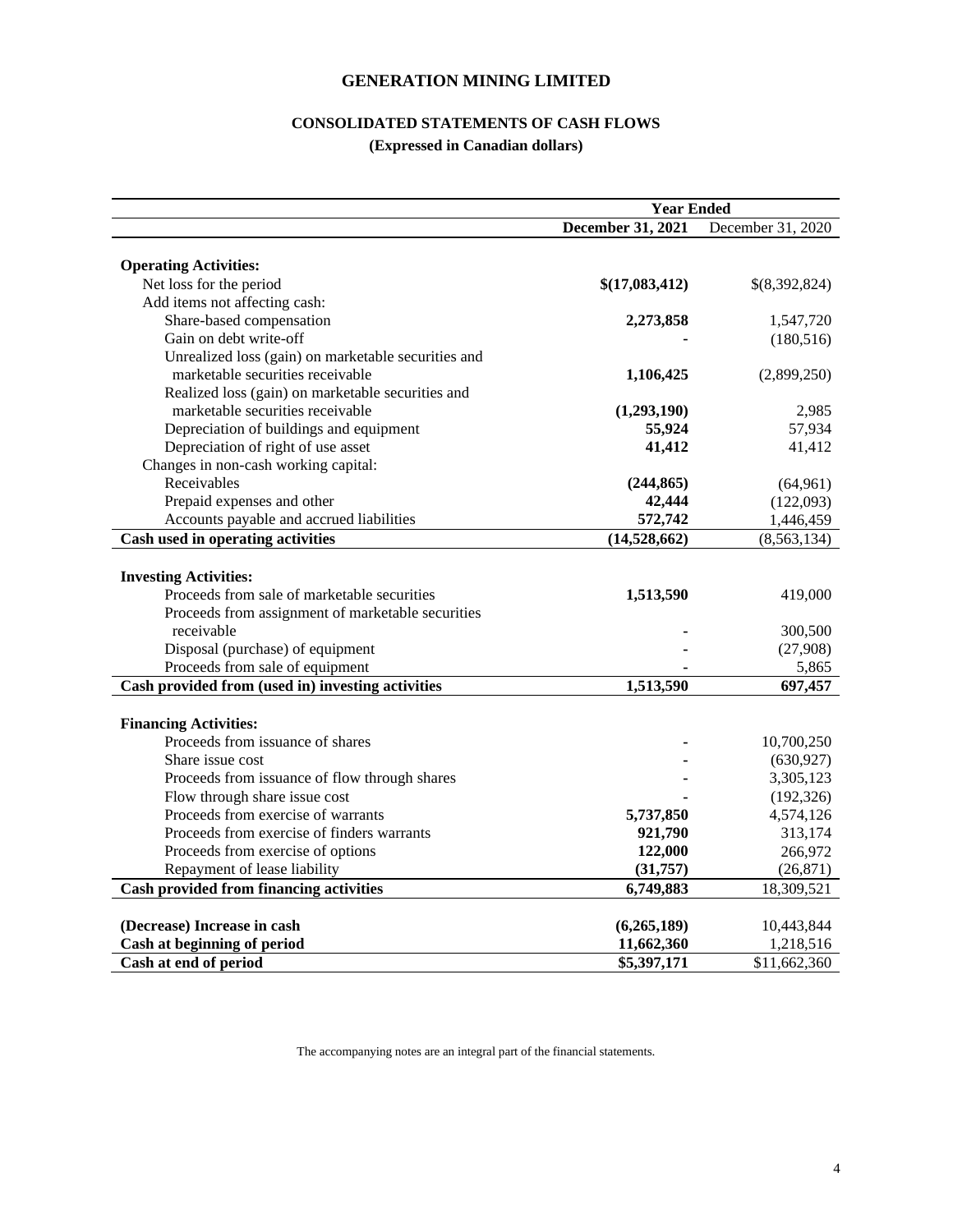## **CONSOLIDATED STATEMENTS OF CASH FLOWS (Expressed in Canadian dollars)**

#### **1. NATURE OF OPERATIONS AND GOING CONCERN UNCERTAINITY:**

Generation Mining Limited ("Generation Mining" or the "Company") is an exploration and development company with various property interests throughout Canada. The Company was incorporated on January 11, 2018 under the Business Corporations Act (Ontario). On May 28, 2019, the Company incorporated a wholly owned subsidiary, Generation PGM Inc. ("Generation PGM"), to operate the Marathon property joint venture ("Marathon Property") (note 6). The Company's registered office is located at 100 King Street West, Suite 7010, Toronto, Ontario M5X 1B1. The Company's shares are listed on the Toronto Stock Exchange (the "TSX") under the symbol GENM, and on the OTC Markets (the "OTCQB") under the symbol GENMF.

The business of mining and exploration for minerals involves a high degree of risk and there can be no assurance that current exploration programs will result in future profitable mining operations. The Company's continued existence is dependent upon the discovery of economically recoverable ore reserves, the ability of the Company to obtain necessary financing to explore and develop potential ore reserves or by way of entering into joint venture arrangements, future profitable production, or alternatively, upon the Company's ability to dispose of its interests on an advantageous basis.

Although the Company has taken steps to verify title to properties on which it is conducting exploration and in which it has an interest, in accordance with industry standards for the current stage of exploration of such properties, these procedures do not guarantee the Company's title. Property title may be subject to unregistered prior agreements, non-compliance with regulatory requirements or aboriginal land claims.

The Company is at an early stage of development and, as is common with many exploration companies, it relies on financings to fund its exploration and acquisition activities. The Company had a surplus of current assets over current liabilities of \$5,119,345 at December 31, 2021; had not yet achieved profitable operations; had accumulated losses of \$40,841,414 at December 31, 2021; and expects to incur further losses in the development of its business. Generation Mining does not have adequate cash resources to fund its operations over the next twelve months and will require additional financing in order to conduct its planned work programs on its mineral properties, meet its ongoing levels of corporate overhead and discharge its liabilities as they come due. There can be no certainty as to the ability of the Company to raise sufficient additional financing in order to continue to operate, and accordingly, there is a material uncertainty that may cast significant doubt about the Company's ability to continue as a going concern. Such adjustments could be material.

These consolidated financial statements have been prepared in accordance with International Financial Reporting Standards ("IFRS") applicable to a going concern. Accordingly, they do not give effect to adjustments that would be necessary should the Company be unable to continue as a going concern and therefore be required to realize its assets and liquidate its liabilities and commitments in other than the normal course of business and at amounts different from those in the accompanying financial statements.

#### **2. BASIS OF PREPARATION AND PRESENTATION:**

#### **Statement of compliance**

The consolidated financial statements have been prepared in accordance with International Accounting Standards ("IAS") using accounting policies consistent with the International Financial Reporting Standards ("IFRS") issued by the International Accounting Standards Board ("IASB").

These annual consolidated financial statements were authorized and approved for issue by the Board of Directors on March 18, 2022.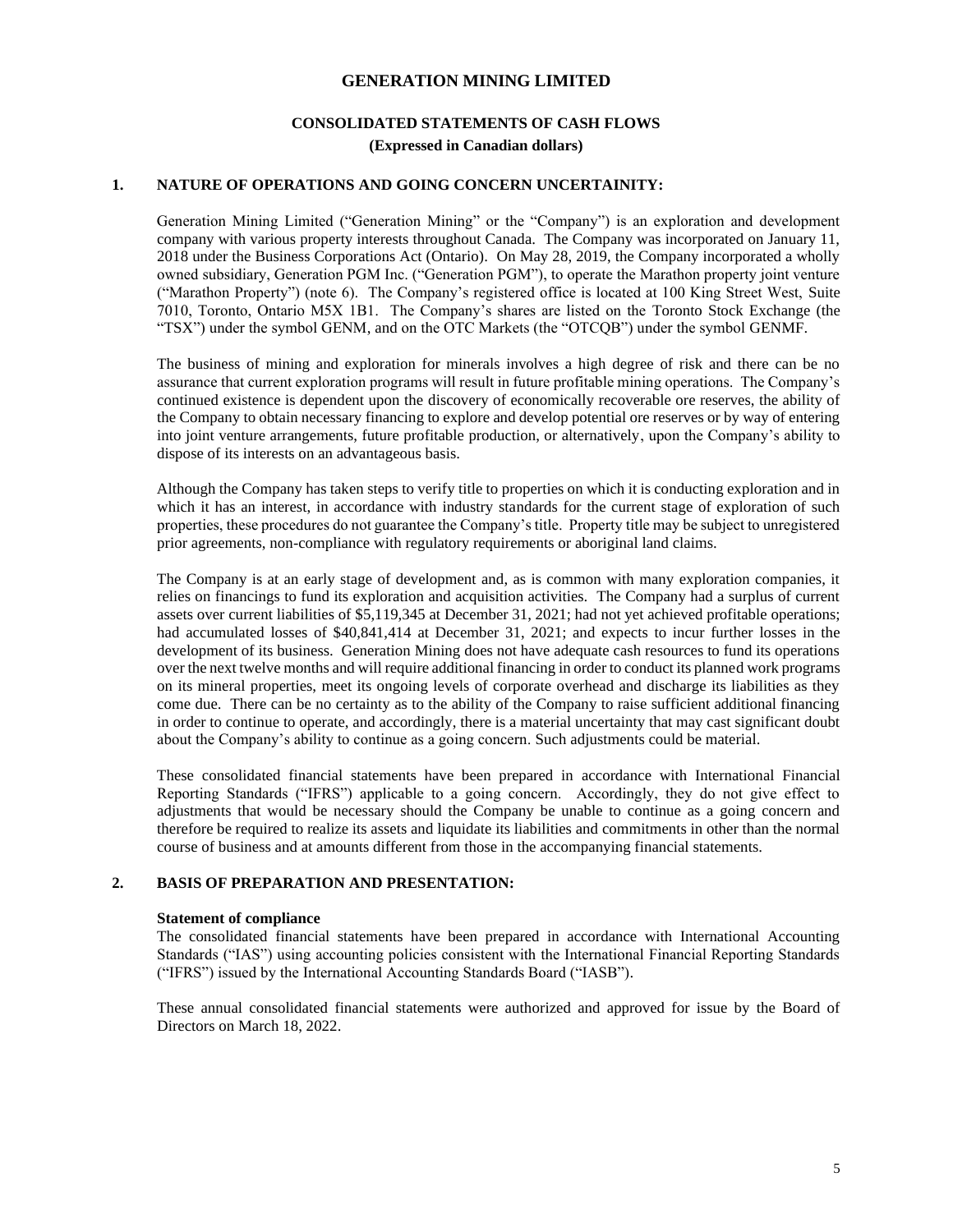## **CONSOLIDATED STATEMENTS OF CASH FLOWS**

**(Expressed in Canadian dollars)**

## **2. BASIS OF PREPARATION AND PRESENTATION (continued):**

#### **Consolidation**

These consolidated financial statements include the accounts of the Company and its wholly owned subsidiary, Generation PGM Inc. The financial statements of the subsidiary are included in the consolidated financial statements from the date that control commences until the date that control ceases. The Company's subsidiary is wholly owned and all inter-company balances, transactions, including income and expenses arising from inter-company transactions are eliminated in preparing the consolidated financial statements.

#### **Basis of Measurement**

The financial statements are prepared on the historical cost basis except for certain assets and liabilities which are measured at their fair values, as explained in the relevant accounting policies.

#### **Functional and Presentation Currency**

The consolidated financial statements are presented in Canadian dollars, which is the functional currency of the Company and its subsidiary.

#### **Use of Judgement**

The preparation of these financial statements requires management to make judgements and form assumptions that affect the reported amounts of assets and liabilities at the date of the financial statements and reported amounts of revenues and expenses during the reporting period. Significant judgements include incremental borrowing rate on the lease liability, accounting for acquisitions and accounting for the joint venture. On an ongoing basis, management evaluates its judgements in relation to assets, liabilities, revenue and expenses. Management uses historical experience and various other factors it believes to be reasonable under the given circumstances as the basis for its judgements.

The assessment of the Company's ability to continue as a going concern and to execute its strategy by funding future working capital requirements involves judgement. Estimates and assumptions are continually evaluated and are based on historical experience and other factors, including expectations of future events that are believed to be reasonable under the circumstances.

At the end of 2019, a novel strain of coronavirus ("COVID-19") was reported in China. The COVID-19 outbreak has developed rapidly in 2020, with a significant number of infections around the world. On March 11, 2020, it was labelled a pandemic by the World Health Organization. During 2020 and 2021, attempts at containment of COVID-19 have resulted in decreased economic activity, which has adversely affected the broader global economy. The rapid development and fluidity of the situation precludes any prediction as to the ultimate impact of COVID-19; however, the Company seeks the best possible information to enable the assessment of the risks involved to implement appropriate measures to respond. During the year ended December 31, 2021, the Company has implemented a COVID-19 policy drawing on industry specific guidelines set out by federal and provincial governments and works in conjunction with its local health authority to safeguard the health of its employees and the local communities where it operates. The Company has not been materially impacted by the presence of COVID-19.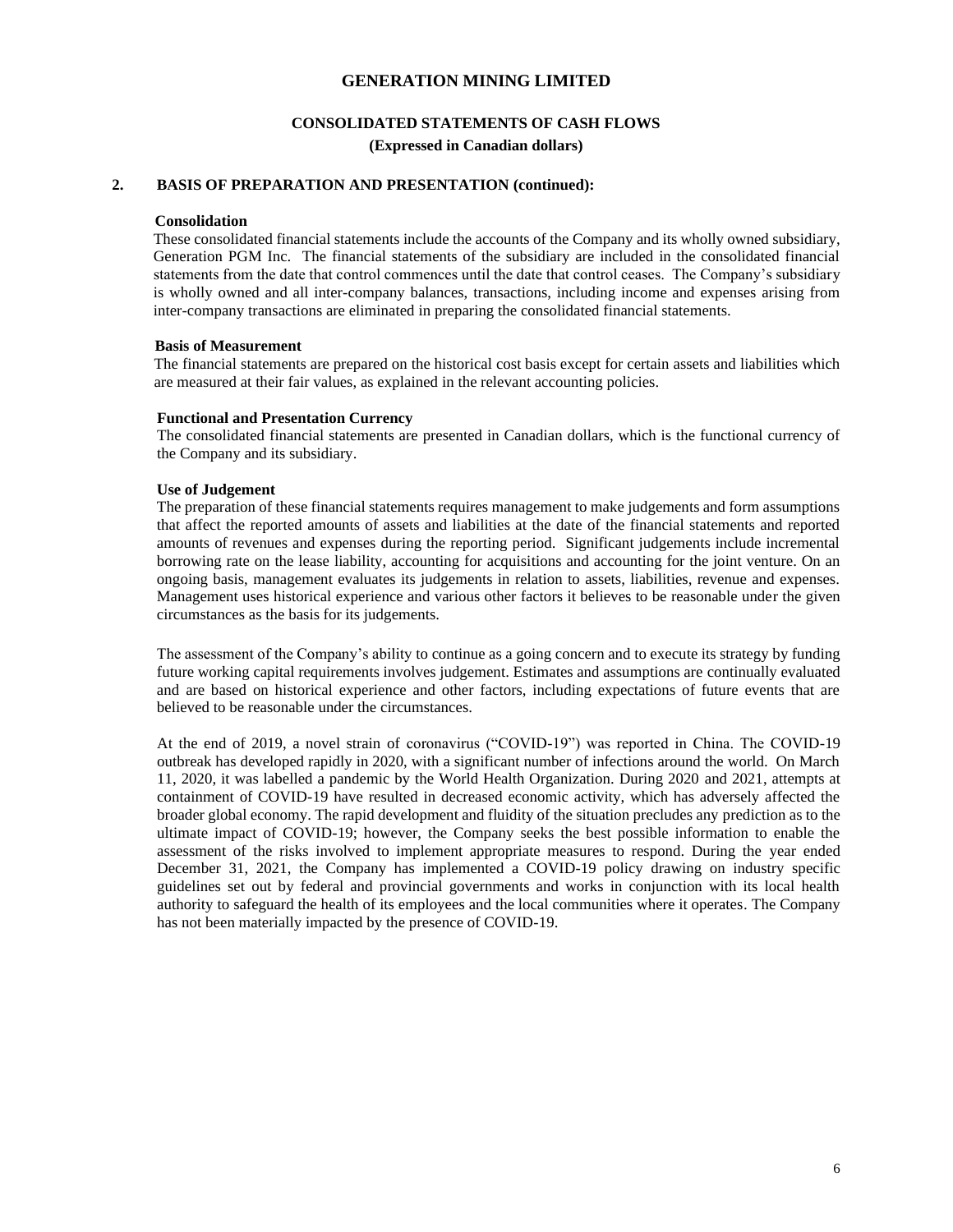#### **CONSOLIDATED STATEMENTS OF CASH FLOWS**

#### **(Expressed in Canadian dollars)**

#### **3. SIGNIFICANT AND FUTURE ACCOUNTING POLICIES:**

#### **Significant Accounting Estimates and Assumptions**

The preparation of financial statements in conformity with IFRS requires that management make estimates and assumptions about future events that affect the amounts reported in the financial statements and related notes to the financial statements. Actual results may differ from those estimates.

Significant estimates used in the preparation of these financial statements include, but are not limited to, the valuation of equity instruments and income taxes. Actual results could differ from management's best estimates.

a) Fair value of marketable securities

The value of the Company's marketable securities is based on the quoted prices (unadjusted) in active markets.

b) Fair value of instruments

The Company uses the Black-Scholes option pricing model to determine the fair value of warrants and options issued. Option pricing models require the use of highly subjective estimates and assumptions including the expected volatility used. Changes in the underlying assumptions can materially affect the fair value estimates.

c) Income taxes

The interpretation of existing tax laws or regulations in Canada where the Company's operations are located requires the use of judgement. Differing interpretation of these laws or regulations could result in an increase in the Company's taxes, or other government charges, duties or impositions. In addition, the recoverability of deferred income tax assets, including expected periods of reversal of temporary differences and expectations of future taxable income, are assessed by management at the end of each reporting period.

#### **Joint Operations**

The Company conducts its exploration and development activities independently, as well as jointly with others through joint operations. All the Company's current interests in joint arrangements are classified as joint operations. To account for these arrangements, the Company recognizes its proportionate share of the related revenues, expenses, assets and liabilities of such joint operations in accordance with the joint arrangement or agreement. Pursuant to the Dilution Provisions, Generation Mining holds an 84.5% and Stillwater a 15.5% interest in the joint venture as at December 31, 2021 (note 6 and note 15).

#### **Land, Buildings and Equipment**

On the initial recognition, land, building and equipment are valued at cost, being the purchase price and directly attributable costs of acquisition. Land, buildings and equipment are subsequently measured at cost less accumulated depreciation, less any accumulated impairment losses. When parts of an item of land, buildings and equipment have different useful lives, they are accounted for as separate items of land, buildings and equipment. Gains and losses on disposal of an item are determined by comparing the proceeds from disposal with the carrying cost amount and are recognized net within other income in the statement of profit or loss.

 Depreciation is recognized in profit or loss and buildings and equipment are amortized over their estimated useful lives using the following methods:

| <b>Buildings</b> | 10 years straight-line  |
|------------------|-------------------------|
| Vehicles         | 2-5 years straight-line |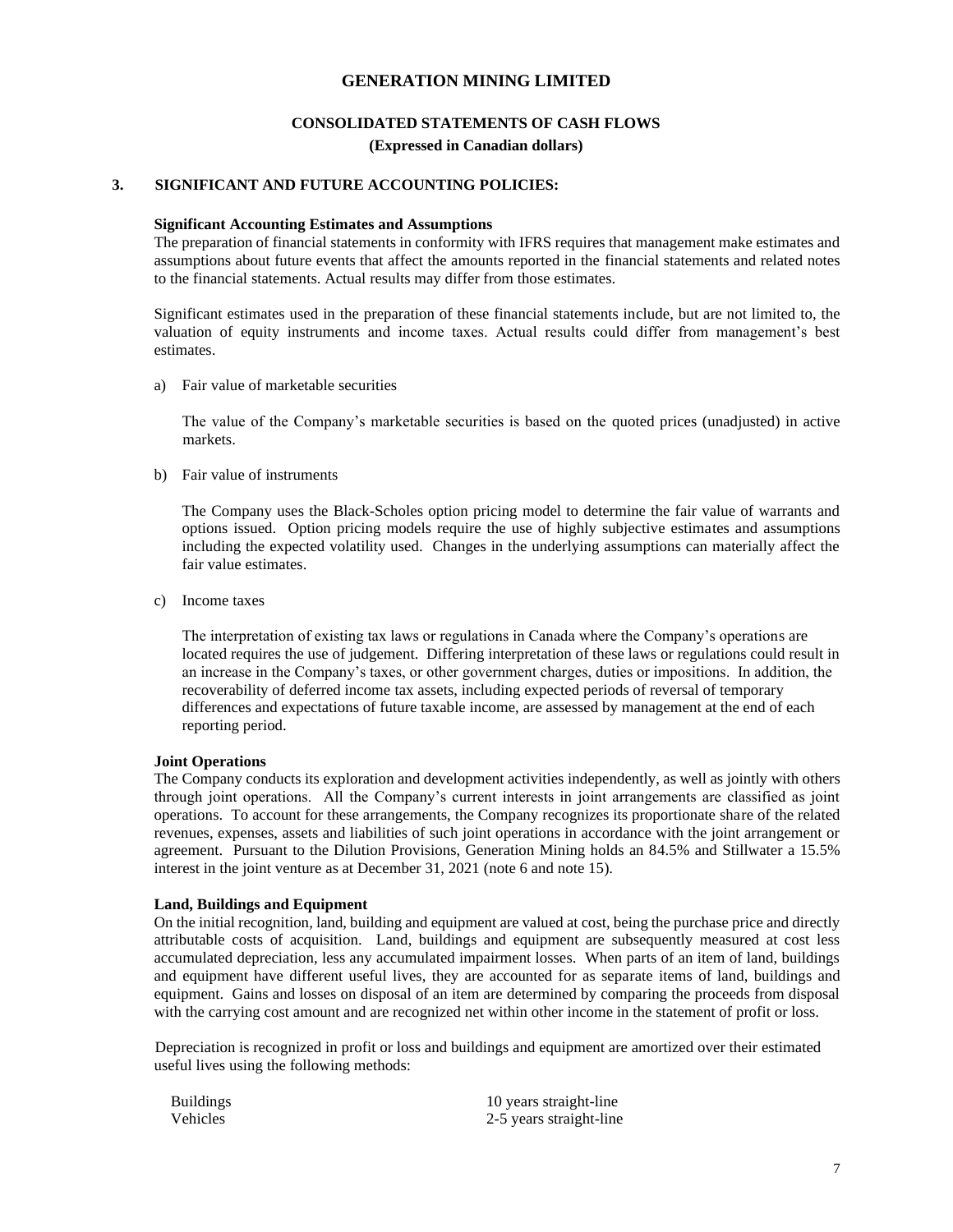## **CONSOLIDATED STATEMENTS OF CASH FLOWS (Expressed in Canadian dollars)**

## **3. SIGNIFICANT AND FUTURE ACCOUNTING POLICIES (continued):**

#### **Leases**

The Company applies IFRS 16 *Leases* which requires the recognition of lease contracts, with exceptions for certain short-term leases and leases of low-value assets, on a lessee's statement of financial position as a 'rightof-use asset' and a lease liability reflecting future lease payments. In addition, the lease payments are required to be presented on the statement of cash flow within operating and financing activities for the interest and principal portions, respectively. The interest payments associated with these leases are charged directly to the statement of comprehensive income (loss).

The lease liability is initially recognized as the present value of future lease payments discounted using the interest rate implicit in the lease or, if that rate cannot be readily determined, the Company's applicable incremental borrowing rate. The incremental borrowing rate is the rate which the Company would have to pay to borrow, over a similar term and with a similar security, the funds necessary to obtain an asset of similar value to the right-of-use asset. The lease liability is subsequently measured by reducing the carrying amount to reflect lease payments made and to reflect any reassessments or modifications. Variable lease payments not included in the initial measurement of the lease liability are charged directly to the statement of comprehensive income (loss).

The right-of-use asset is initially measured at cost, which comprises the amount of the initial measurement of the lease liability and any lease payments made at or before the commencement date. The right-of-use asset is subsequently measured at cost less accumulated depreciation and any accumulated impairment losses and adjusted for any remeasurement of the lease liability. Right-of-use assets would be depreciated on a straightline basis over the term of the lease

#### **Cash and cash equivalents**

Cash and cash equivalents comprise cash and short-term deposits in banks that are readily convertible to known amounts of cash and with original maturities of three months or less

#### **Mineral Properties: Acquisition Cost, Exploration and Evaluation Expenditures**

Acquisition cost, exploration and evaluation expenditures incurred prior to the establishment of technical feasibility and commercial viability of extracting mineral resources are charged to the statement of loss and comprehensive loss as incurred. Currently, all acquisition costs, exploration and evaluation expenditures are expensed as incurred. The Company may occasionally enter into transfer-out arrangements, whereby the Company will transfer part of a mineral interest, as consideration, for an agreement by the transferee to meet certain exploration and evaluation expenditures that would have otherwise been undertaken by the Company. The Company does not record any expenditures made by the transferee on its behalf. Any cash consideration received from the agreement is recorded to the acquisition cost, exploration and evaluation expenditures in the statement of loss and comprehensive loss.

#### **Income Taxes**

Income tax on the profit or loss for the period presented comprises current and deferred tax. Income tax is recognized in profit or loss except to the extent that it relates to items recognized directly in equity, in which case it is recognized in equity.

Current tax expense is the expected tax payable on the taxable income for the period, using tax rates enacted or substantively enacted at period end, adjusted for amendments to tax payable with regards to previous years.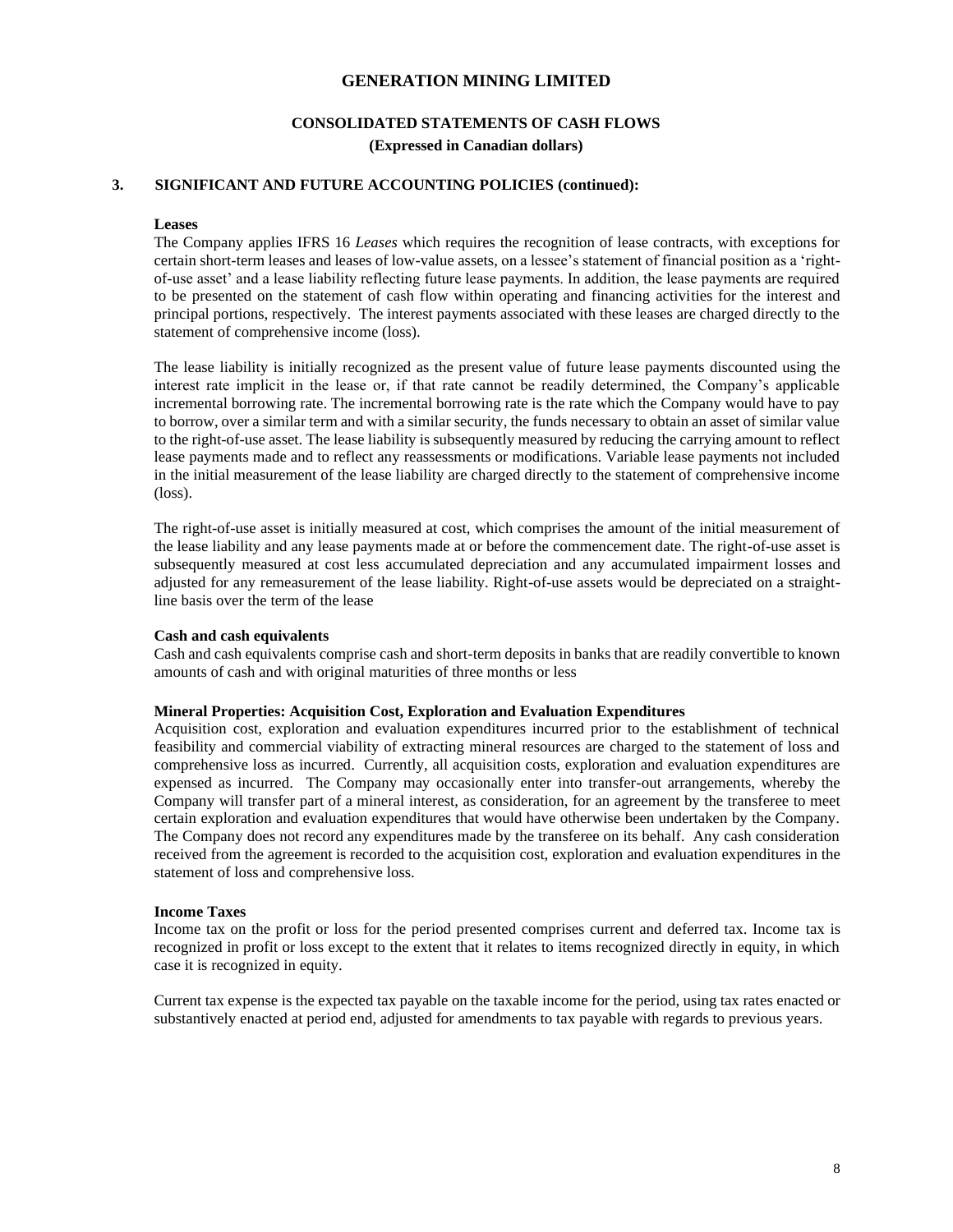## **CONSOLIDATED STATEMENTS OF CASH FLOWS (Expressed in Canadian dollars)**

#### **3. SIGNIFICANT AND FUTURE ACCOUNTING POLICIES (continued):**

#### **Income Taxes (continued):**

Deferred tax is recorded for temporary differences, between the carrying amounts of assets and liabilities for financial reporting purposes and the amounts used for taxation purposes. Deferred income taxes are recorded to recognize tax benefits only to the extent, based on available evidence, that it is probable that they will be realized. The following temporary differences are not provided for: goodwill not deductible for tax purposes; and the initial recognition of assets or liabilities that do not constitute a business and that affect neither accounting nor taxable loss.

The amount of deferred tax provided is based on the expected manner of realization or settlement of the carrying amount of assets and liabilities, using tax rates expected to be applied to temporary differences which may reverse, based on tax laws, enacted or substantively enacted at the statement of financial position date.

Deferred tax assets and liabilities are offset when there is a legally enforceable right to set off current tax assets against current tax liabilities and when they relate to income taxes levied by the same taxation authority and the Company intends to settle its current tax assets and liabilities on a net basis.

#### **Share-based Payments**

Equity-settled share-based payments to employees and others providing similar services are measured at the fair value of the equity instruments at the grant date. Details regarding the determination of the fair value of equity-settled share-based transactions are set out in the share-based payments note (see note 11c).

For options to employees that do not immediately vest, the fair value is measured at the grant date and each tranche is recognized on a graded-vesting basis over the period in which the options vest. At the end of each reporting period, the Company revises its estimate of the number of equity instruments expected to vest. The impact of the revision of the original estimates, if any, is recognized in profit or loss such that the cumulative expense reflects the revised estimate, with a corresponding adjustment to reserve for share-based payments.

Equity-settled share-based payment transactions with parties other than employees are measured at the fair value of the goods or services received, except where that fair value cannot be estimated reliably, in which case they are measured at the fair value of the equity instruments granted, measured at the date the entity obtains the goods or the counter party renders the service.

For those options that expire after vesting, the recorded value is transferred to retained earnings (deficit). For options that are exercised, the recorded value, along with the exercise proceeds are recorded as share capital.

#### **Basic and Diluted Earnings (Loss) per Share**

Basic earnings (loss) per share is based on the weighted average number of common shares of the Company outstanding during the period. The diluted earnings (loss) per share reflects the potential dilution of common share equivalents, such as outstanding share options and warrants, in the weighted average number of common shares outstanding during the period, if dilutive.

#### **Share Issuance Costs**

Professional, consulting, regulatory fees and other costs that are directly attributable to the issuance of shares are charged to capital stock when the related shares are issued, net of any tax effects. Transaction costs of abandoned equity transactions are recognized in the statement of comprehensive income (loss).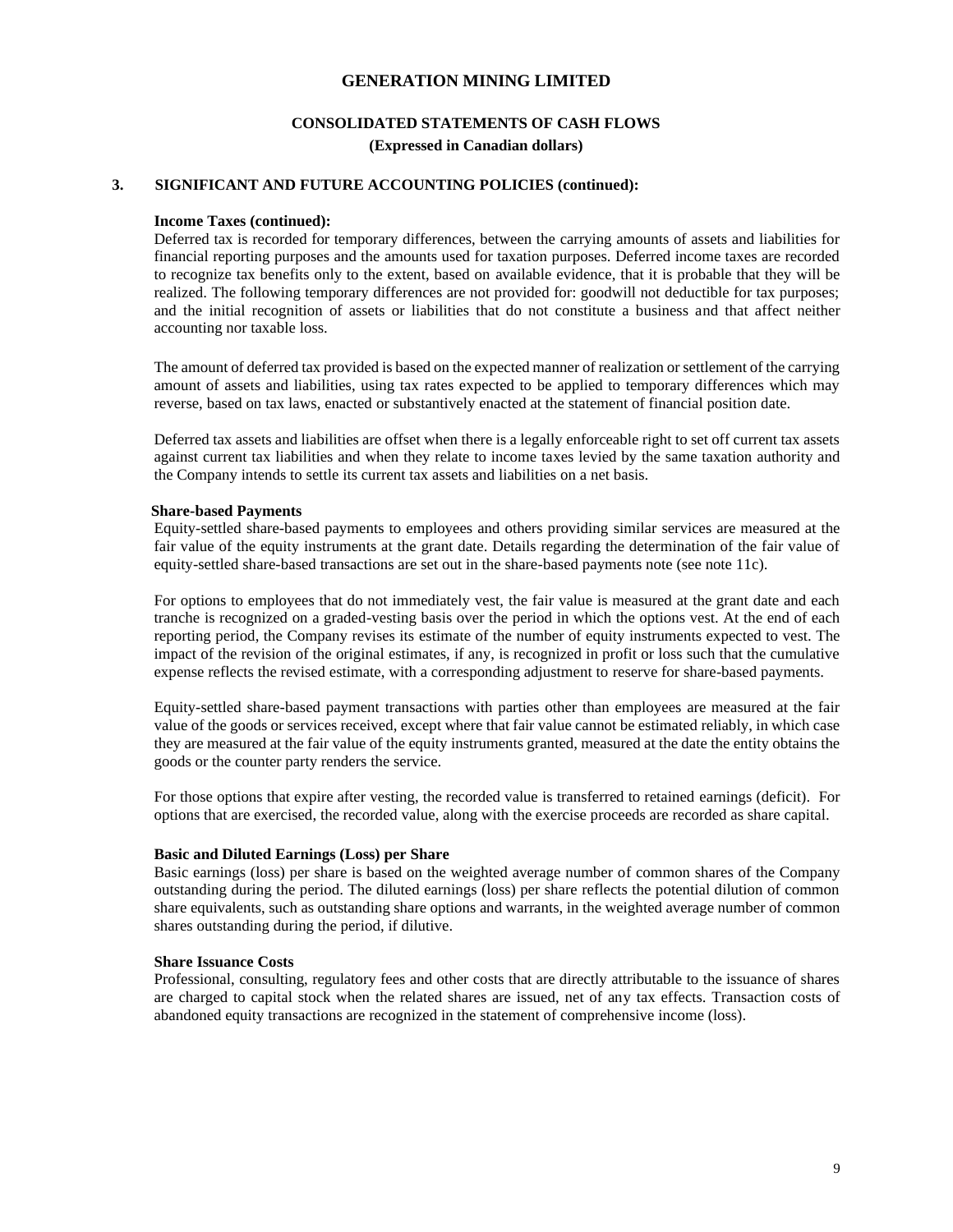## **CONSOLIDATED STATEMENTS OF CASH FLOWS**

**(Expressed in Canadian dollars)**

## **3. SIGNIFICANT AND FUTURE ACCOUNTING POLICIES (continued):**

#### **Flow-through Shares**

Upon the issuance of flow-through shares, the Company records the initial proceeds to capital stock, net of any flow-through premium. A liability on the statement of financial position represents a premium if the financing price is in excess of the market share price on the date of the flow-through share financing. A liability pertaining to the premium is recognized in the statement of comprehensive income (loss) as deferred income tax recovery upon renunciation of the tax benefit of the expenditures to investors. The Company renounces the tax benefits of the expenditures to investors upon filing the necessary paperwork to renounce with the tax authorities.

#### **Warrants**

Proceeds from unit placements are allocated between shares and warrants issued by calculating the value of the warrants using the Black-Scholes option pricing model with the residual being allocated to shares. The fair value of the share component is credited to share capital and the value of the warrant component is credited to reserve for warrants account. Upon exercise of the warrants, consideration paid by the warrant holder together with the amount previously recognized in the reserve for warrants account is recorded as an increase to capital stock. For those warrants that expired unexercised, the recorded value is transferred to retained earnings (deficit).

#### **Provisions**

Provisions are recognized when the Company has a present obligation (legal or constructive) as a result of a past event, it is probable that an outflow of resources embodying economic benefits will be required to settle the obligation, and a reliable estimate can be made of the amount of the obligation. The expense relating to any provision is presented in the statement of comprehensive income (loss), net of any reimbursement. If the effect of the time value of money is material, provisions are discounted using a current pre-tax rate that reflects, where appropriate, the risks specific to the liability. Where discounting is used, the increase in the provision due to the passage of time is recognized as a finance cost.

#### **Reclamation Obligations**

A legal or constructive obligation to incur restoration, rehabilitation, and environmental costs may arise when environmental disturbance is caused by the exploration, development, or ongoing production of a mineral property interest. The Company's exploration activities are subject to various governmental laws and regulations relating to the protection of the environment. These environmental regulations are continually changing and are generally becoming more restrictive.

The fair value of the liability for a reclamation obligation is recorded when it is incurred and the corresponding increase to the asset is amortized over the life of the asset. The liability is increased over time to reflect an accretion element considered in the initial measurement.

#### **Financial Instruments**

Financial assets and financial liabilities are recognized when the Company becomes a party to the contractual provisions of a financial instrument. Financial assets and financial liabilities are initially measured at fair value. Financial assets are classified into one of the following specified categories: amortized cost, fair value through profit or loss ("FVTPL") or fair value through other comprehensive income ("FVOCI"). Two criteria are used to determine how financial assets should be classified and measured: (a) the Company's business model for managing the financial assets; and (b) the contractual cash flow characteristics of the financial assets. The Company's investments in marketable securities are classified as FVTPL and any realized and unrealized gains and losses arising from changes in the fair value of the financial instruments are included in the statement of comprehensive income (loss).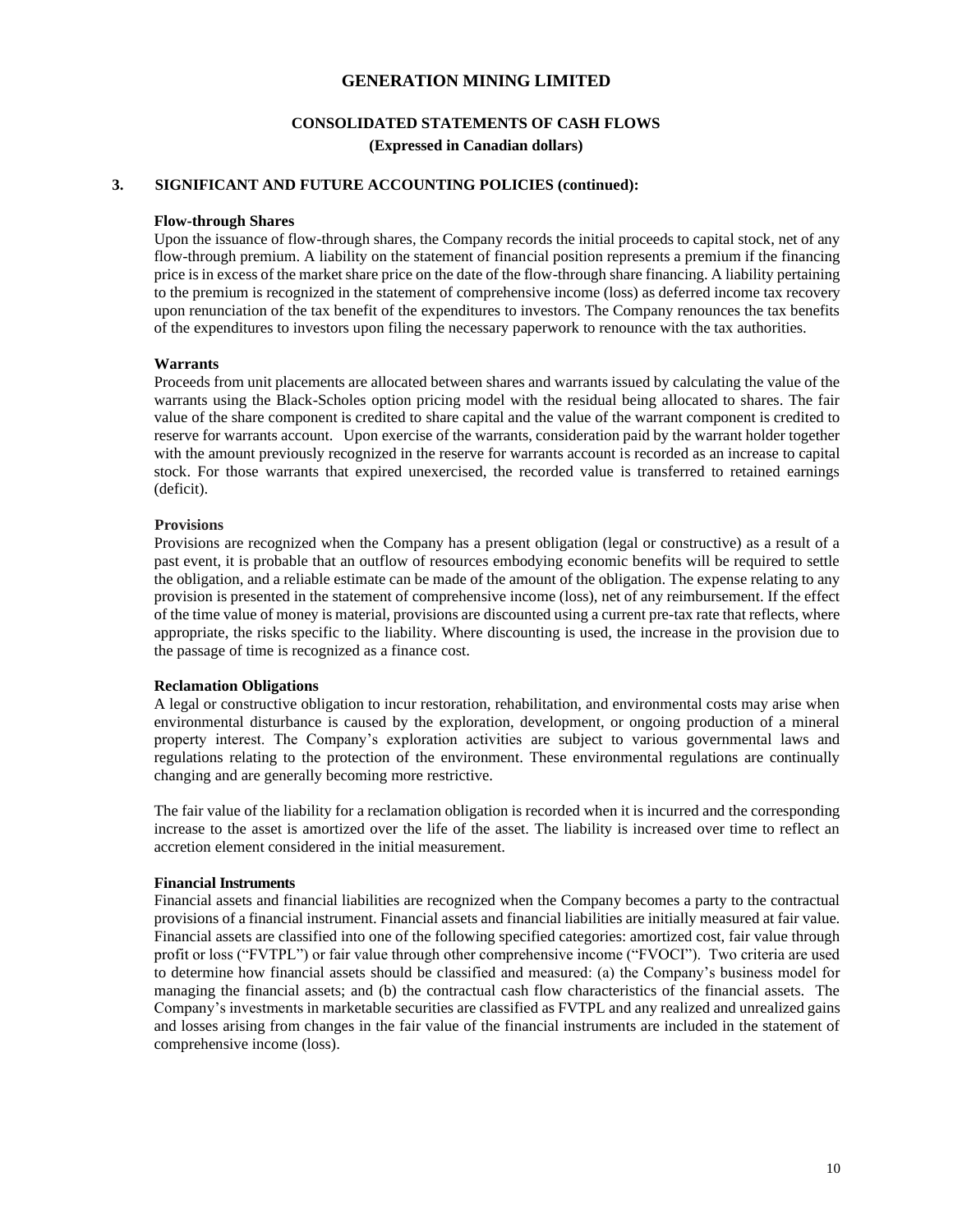## **CONSOLIDATED STATEMENTS OF CASH FLOWS**

**(Expressed in Canadian dollars)**

## **3. SIGNIFICANT AND FUTURE ACCOUNTING POLICIES (continued):**

#### **Financial Instruments (continued):**

All other financial assets and financial liabilities including cash and cash equivalents, restricted cash, receivables, accounts payable and accrued liabilities and lease lability are recognised as amortized cost less and loss allowance for expected credit losses if applicable.

The Company's financial instruments are classified and subsequently measured as follows:

| <b>Asset / liability</b>                 | <b>Classification</b> | <b>Measurement model</b> |
|------------------------------------------|-----------------------|--------------------------|
| Cash and cash equivalents                | Amortized cost        | Amortized cost           |
| Restricted cash and cash equivalents     | Amortized cost        | Amortized cost           |
| Receivables                              | Amortized cost        | Amortized cost           |
| Marketable securities                    | <b>FVTPL</b>          | Fair value               |
| Accounts payable and accrued liabilities | Amortized cost        | Amortized cost           |
| Lease liability                          | Amortized cost        | Amortized cost           |

## *Financial instruments recorded at fair value*

Financial instruments recorded at fair value on the statements of financial position are classified using a fair value hierarchy that reflects the significance of the inputs used in marking the measurements. The fair value hierarchy has the following levels:

• Level 1 – valuation based on quoted prices (unadjusted) in active markets for identical assets or liabilities;

• Level 2 – valuation techniques based on inputs other than quoted prices included within Level 1. Derivative instruments in this category are valued using models or standard valuation techniques derived from observable market inputs;

• Level 3 – valuation techniques using inputs that are less observable, unavailable or where the observable data does not support a significant portion of the instruments fair value.

The Company's marketable securities are classified as Level 1. There have been no transfers between levels.

#### **Future Accounting Changes**

Certain new standards, interpretations, amendments and improvements to existing standards were issued by the IASB or IFRS Interpretation Committee that are not yet effective for the relevant reporting periods. Updates that are not applicable or are not consequential to the Company have been excluded there from. The Company is in the process of evaluating the impact on its financial statements.

#### **New Accounting Pronouncement**

*Classification of Liabilities as Current or Non-current (Amendments to IAS 1)*

In January 2020, the IASB issued amendments to IAS 1, "Presentation of Financial Statements" to clarify that the classification of liabilities as current or non-current should be based on rights that are in existence at the end of the reporting period and is unaffected by expectations about whether or not an entity will exercise their right to defer settlement of a liability. The amendments further clarify requirements for classifying liabilities an entity will or may settle by issuing its own equity instruments. These amendments are effective for annual reporting periods beginning on or after January 1, 2023, with earlier application permitted. The adoption of these amendments is not expected to have a significant impact on the consolidated financial statements.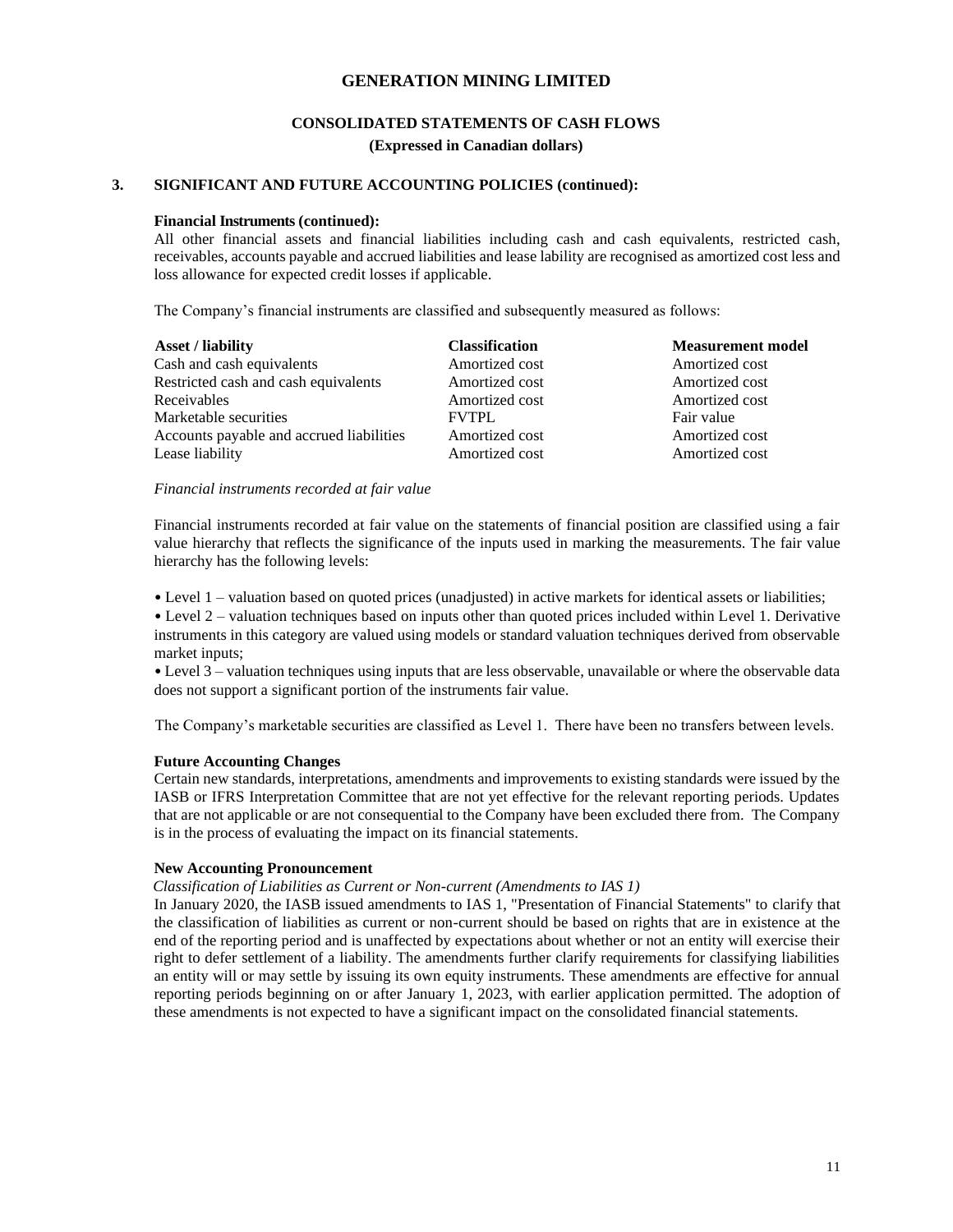### **CONSOLIDATED STATEMENTS OF CASH FLOWS**

**(Expressed in Canadian dollars)**

#### **4. FINANCIAL RISK FACTORS AND FAIR VALUE**

The Company manages its exposure to a number of different financial risks arising from operations as well as from the use of financial instruments, including market risks (foreign currency exchange rate, interest rate and other price risk), credit risk and liquidity risk, through its risk management strategy. The objective of the strategy is to support the delivery of the Company's financial targets while protecting its future financial security and flexibility. Financial risks are primarily managed and monitored through operating and financing activities. The Company does not use derivative financial instruments. The financial risks are evaluated regularly with due consideration to changes in key economic indicators and to up-to-date market information. The Company's risk exposures and the impact on the Company's financial instruments are summarized below:

#### **Credit Risk**

Credit risk is the financial risk of non-performance of a contracted counter party. The Company's credit risk is primarily attributable to cash and receivables. The Company reduces its credit risk by maintaining its cash with a Canadian chartered bank. The Company's maximum exposure to credit risk as at December 31, 2021 is the carrying value of cash and cash equivalents, restricted cash and cash equivalents and receivables. The credit risk on receivables is deemed low as the majority is related to federal government refunds.

#### **Liquidity Risk**

Liquidity risk encompasses the risk that the Company cannot meet its financial obligations in full. The Company's main source of liquidity is its cash and marketable securities. These funds are primarily used to finance working capital, exploration expenditures, capital expenditures, and acquisitions. The Company manages its liquidity risk by regularly monitoring its cash flows from operating activities and holding adequate amounts of cash. As at December 31, 2021, the Company has current assets of \$7,467,448 (December 31, 2020 - \$14,857,059) to cover current liabilities of \$2,348,103 (December 31, 2020 - \$1,767,198). The current assets include cash and cash equivalents, marketable securities, receivables and prepaid expenses. The Company also manages liquidity risk on the basis of expected maturity dates. The following table analyzes financial liabilities by remaining contractual maturity (contractual and undiscounted cash flows).

|                                               | <b>Undiscounted</b><br>lease liability –<br>base rent | <b>Undiscounted</b><br>lease liability $-$<br>operating costs |          | <b>Accounts payable</b><br>and accrued<br><b>liabilities</b> |                          | <b>Total</b> |           |
|-----------------------------------------------|-------------------------------------------------------|---------------------------------------------------------------|----------|--------------------------------------------------------------|--------------------------|--------------|-----------|
| Less than 1 year                              | \$<br>78.929                                          | \$                                                            | 51.115   | \$                                                           | 2,308,183                | \$           | 2,438,227 |
| $1-5$ years                                   | 113,425                                               |                                                               | 277,385  |                                                              | $\overline{\phantom{a}}$ |              | 390,810   |
| <b>Balance at</b><br><b>December 31, 2021</b> | \$<br>192.354                                         | \$                                                            | 328, 500 | \$                                                           | 2,308,183                | \$           | 2,829,037 |

#### **Market Risk**

Market risk is the risk of loss that may arise from changes in market factors such as interest rate, foreign exchange rates, and commodity and equity prices affecting its cash and cash equivalents, receivables and marketable securities.

#### *Foreign Currency Risk*

Foreign currency risk is the risk that the fair value of future cash flows of a financial instrument will fluctuate because of a change in foreign exchange rates. The Company has no significant exposure to foreign currency exchange risk as it has no significant transaction balances denominated in a foreign currency.

#### *Interest Rate Risk*

Interest rate risk is the risk borne by an interest-bearing asset or liability as a result of fluctuations in interest rates. The Company has no significant exposure to interest rate risk as it has no material interest bearing assets or liabilities.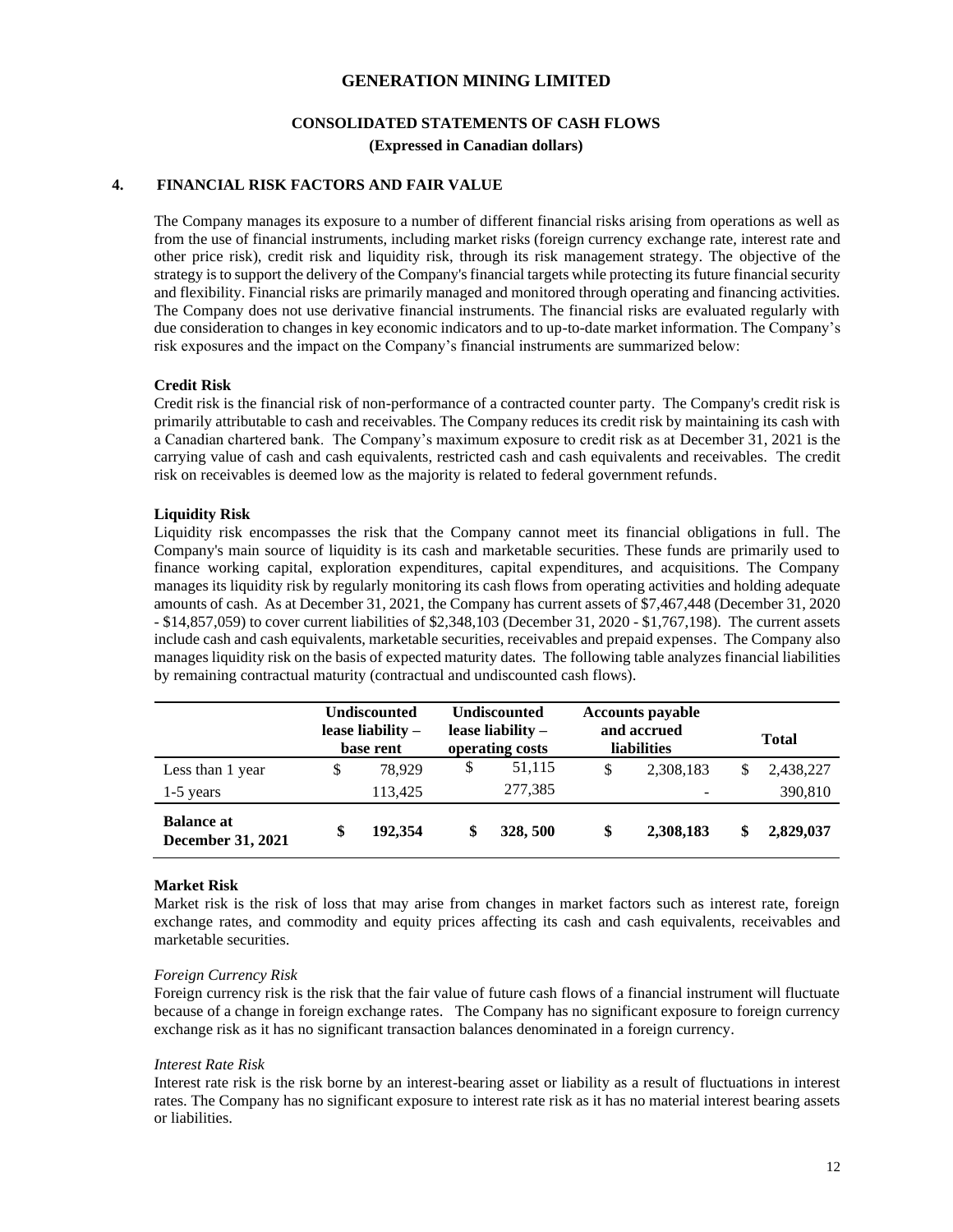# **CONSOLIDATED STATEMENTS OF CASH FLOWS**

## **(Expressed in Canadian dollars)**

## **4. FINANCIAL RISK FACTORS AND FAIR VALUE (continued):**

#### *Other Price Risk*

Other price risk is the risk that the value of financial instruments will fluctuate as a result of changes in market prices, whether caused by factors specific to an individual investment, its issuer, or all factors affecting all instruments traded in a market or market segment. The Company is exposed to fluctuations in market prices of its marketable securities from a quoted mining exploration company. The fair value of these financial instruments represents the maximum exposure to price risk.

If the quoted price of these instruments had changed by 10% as at December 31, 2021, comprehensive loss would have changed by approximately \$124,200.

#### **Fair Value**

The carrying value of cash and cash equivalents, restricted cash receivables, accounts payable and accrued liabilities and lease liabilities are considered to be representative of their fair value due to their short-term nature. Marketable securities are recorded at fair value as of December 31, 2021 and classified as Level 1 in the fair value hierarchy as they are recorded at fair value by reference to market quoted prices.

#### **5. CAPITAL MANAGEMENT:**

The Company manages its capital structure and makes adjustments to it, based on the funds required and available to the Company, in order to support the acquisition, exploration and development of mineral properties. As at December 31, 2021, the Company's capital consists of shareholder's equity in the amount of \$5,673,508 (December 31, 2020 - \$13,701,422). The Board of Directors does not establish quantitative return on capital criteria for the Company, but rather relies on the expertise of the Company's management to sustain future development of the business.

The properties in which the Company currently has an interest are in the exploration stage; as such the Company is dependent on external financing to fund its activities. In order to carry out the planned and future exploration, and pay for administrative costs, the Company intends to raise additional amounts of working capital as needed. The Company may continue to assess new properties and seek to acquire an interest in additional properties if there is sufficient geologic or economic potential and if it has adequate financial resources to do so.

Management reviews its capital management approach on an ongoing basis and believes that this approach, given the relative size of the Company, is reasonable. The Company is not subject to externally imposed capital requirements.

#### **6. MINERAL PROPERTIES AND AGREEMENTS:**

**Marathon, Ontario**: On July 10, 2019, the Company, through Generation PGM, completed the acquisition of a 51% initial interest in the Marathon PGM deposit near Marathon, Ontario ("Marathon Property") and entered into a joint venture agreement with Stillwater Canada Inc. ("Stillwater"). The Company paid \$3,000,000 in cash and issued 11,053,795 common shares of the Company at a deemed price of \$0.2714 per common share (totaling \$3,000,000), for total consideration of \$6,000,000. Pursuant to the joint venture agreement Generation Mining had the right to increase its interest in the Marathon Property to 80% by sole funding \$10,000,000 in exploration, evaluation and development expenditures and preparing a preliminary economic assessment ("PEA") within four years ("Ownership Increase Right"). On February 19, 2020, the Company filed a PEA and in November 2020 incurred \$10,000,000 in exploration and evaluation expenditures fulfilling the Ownership Increase Right. On November 27, 2020, the Company increased its ownership interest to hold a 80% interest in the Marathon Property. On December 14, 2020 Stillwater elected to forgo its proportionate share of joint venture funding and dilute pursuant to the provisions of the joint venture agreement ("Dilution Provisions"). On July 21, 2021, Stillwater elected to not exercise its ownership increase right to expand its ownership in the Marathon Property to 51%. Pursuant to the Dilution Provisions Generation Mining holds an 84.5% and Stillwater a 15.5% interest in the joint venture as at December 31, 2021. Subsequent to year end Generation acquired the remaining interest in the joint venture from Stillwater (note 15).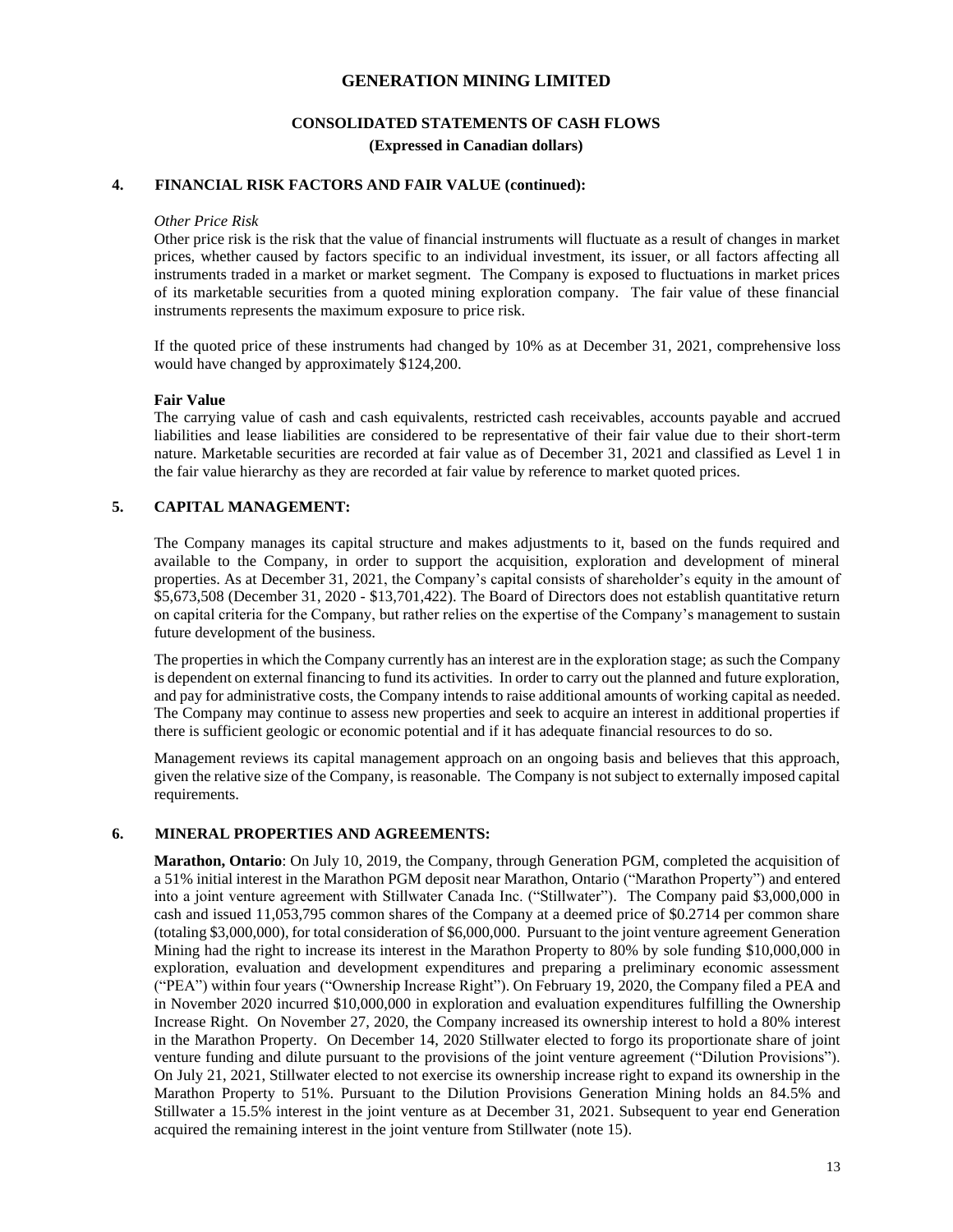# **CONSOLIDATED STATEMENTS OF CASH FLOWS**

**(Expressed in Canadian dollars)**

## **6. MINERAL PROPERTIES AND AGREEMENTS (continued):**

#### **Darnley Bay, Northwest Territories**:

The Company held the exclusive rights to a mineral concession covering the Inuvialuit Settlement Region's lands where the Inuvialuit hold the mineral and surface rights and an exploration and development agreement with the Inuvialuit Regional Corporation (the "IRC"). The Company was in default under the various agreements with the IRC. In October 2021, the IRC agreed in principle that the exclusive rights to the mineral rights will be reinstated and an amended exploration agreement will be negotiated. Pursuant to the agreement in principle, the Company will pay \$150,000 per year to the IRC upon finalization of the amended agreements.

**Davidson, British Columbia**: The Company has an option to acquire a 100% interest in a property hosting a molybdenum-tungsten deposit. The option agreement was signed on April 1, 2016 and cumulative payments totalling \$579,000 were made as at December 31, 2021 meeting all spending requirements. There is an ongoing commitment of \$100,000 payable on each anniversary of the agreement until commercial production is achieved or the agreement is terminated. Upon commercial production, the vendor will be entitled to a net smelter return royalty of 3%.

#### **Mineral Property Expenditures:**

Below are the acquisition, evaluation and exploration expenditures for the year ended December 31, 2021 compared with the equivalent periods in 2020.

|                                            | <b>Year ended</b> |                   |
|--------------------------------------------|-------------------|-------------------|
|                                            | December 31, 2021 | December 31, 2020 |
| Davidson                                   | 128,765           | 136,507           |
| Marathon                                   | 12,447,705        | 7,847,515         |
| <b>Total mineral property expenditures</b> | \$12,576,470      | \$7,984,022       |

Below are the cumulative acquisition, evaluation and exploration expenditures as at December 31, 2021.

|                                            | Cumulative<br>December<br>31, 2019 | Acquisition                    | Evaluation<br>and<br>exploration | Cumulative<br>December<br>31, 2020 | <b>Acquisition</b> | <b>Evaluation</b><br>and<br>exploration | <b>Cumulative</b><br><b>December</b><br>31, 2021 |
|--------------------------------------------|------------------------------------|--------------------------------|----------------------------------|------------------------------------|--------------------|-----------------------------------------|--------------------------------------------------|
| Darnley Bay                                | \$<br>576,941                      | \$<br>$\overline{\phantom{a}}$ | \$<br>$\overline{\phantom{0}}$   | \$<br>576,941                      | \$<br>۰            | \$<br>$\sim$                            | \$<br>576,941                                    |
| Davidson                                   | 314,480                            | 136,507                        | -                                | 450,987                            | 128,765            | $\blacksquare$                          | 579,752                                          |
| Marathon                                   | 9.422,874                          | 54,178                         | 7,793,337                        | 17,270,389                         | 57,655             | 12,390,050                              | 29,718,094                                       |
| Total expenditures in the year             |                                    |                                |                                  |                                    |                    |                                         |                                                  |
|                                            | 10.314.295                         | 190.685                        | 7,793,337                        | 18,298,317                         | 186,420            | 12,390,050                              | 30,874,787                                       |
| Mineral properties acquired                |                                    |                                |                                  |                                    |                    |                                         |                                                  |
|                                            | 1,216,848                          |                                |                                  | 1,216,848                          | ۰                  | ۰                                       | 1,216,848                                        |
| <b>Total mineral property expenditures</b> |                                    |                                |                                  |                                    |                    |                                         |                                                  |
|                                            | \$11,531,143                       | \$<br>190.685                  | \$7,793,337                      | \$19,515,165                       | \$186,420          | \$12,390,050                            | \$32,091,635                                     |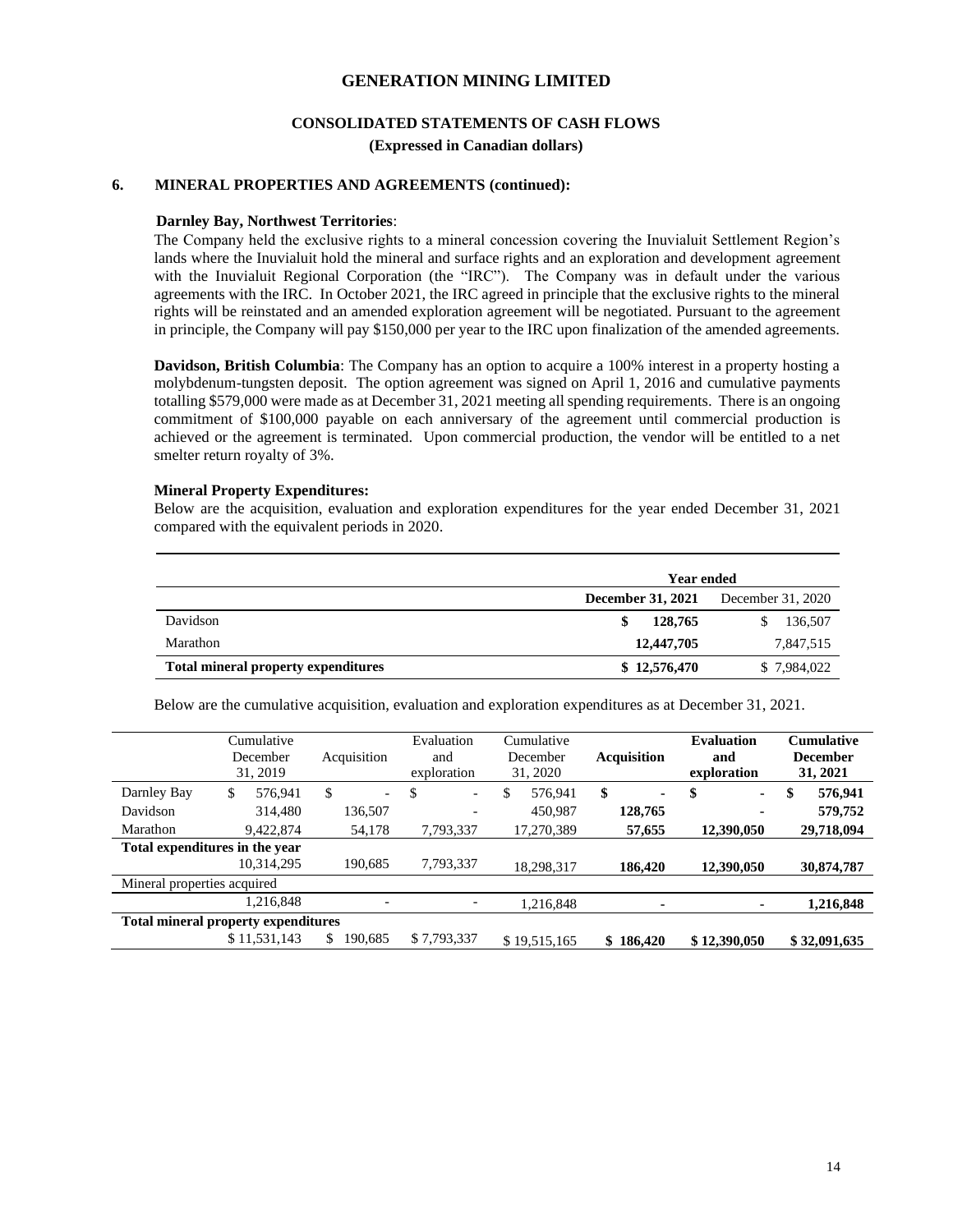### **CONSOLIDATED STATEMENTS OF CASH FLOWS**

**(Expressed in Canadian dollars)**

#### **7. LAND, BUILDINGS AND EQUIPMENT:**

|                                 | Land and buildings $(1)$ |         | Vehicles     | <b>Total</b>  |
|---------------------------------|--------------------------|---------|--------------|---------------|
| Cost                            |                          |         |              |               |
| As at December 31, 2019         | \$                       | 600,965 | \$<br>29,070 | \$<br>630,035 |
| <b>Additions</b>                |                          |         | 27,908       | 27,908        |
| Disposals                       |                          |         | (5,865)      | (5,865)       |
| As at December 31, 2020         | \$                       | 600,965 | \$<br>51,113 | \$<br>652,078 |
| Disposals                       |                          |         | (23,205)     | (23,205)      |
| As at December 31, 2021         | \$                       | 600,965 | \$<br>27,908 | \$<br>628,873 |
|                                 |                          |         |              |               |
| <b>Accumulated depreciation</b> |                          |         |              |               |
| As at December 31, 2019         | \$                       | 22,271  | \$<br>7,267  | \$<br>29,538  |
| Depreciation expense            |                          | 44,541  | 13,393       | 57,934        |
| As at December 31, 2020         | \$                       | 66,812  | \$<br>20,660 | \$<br>87,472  |
| Depreciation expense            |                          | 44,542  | (11, 823)    | 32,719        |
| As at December 31, 2021         | \$                       | 111,354 | \$<br>8,837  | \$<br>120,191 |
|                                 |                          |         |              |               |
| Net book value                  |                          |         |              |               |
| As at December 31, 2019         | \$                       | 578,694 | \$<br>21,803 | \$<br>600,497 |
| As at December 31, 2020         | \$                       | 534,153 | \$<br>30,453 | \$<br>564,606 |
| As at December 31, 2021         | \$                       | 489,611 | \$<br>19,071 | \$<br>508,682 |

 $\overline{p}$  The land, buildings and equipment were acquired through the acquisition of the Marathon property and are recorded in proportion to the Company's interest in the joint operation.

#### **8. MARKETABLE SECURITIES:**

On May 24, 2016, the Company entered into an option agreement to earn a 100% interest in a zinc-lead-silver property ("Clear Lake"). On October 1, 2018, the Company entered into an Assignment, Assumption and Amending Agreement ("Clear Lake Assignment Agreement") with Eastern Zinc Corp. ("Eastern Zinc") and the optionor of the Clear Lake property to assign the exclusive right and option to acquire a 100% interest in the property to Eastern Zinc. On June 19, 2020, Eastern Zinc changed its name to Major Precious Metals Corp. ("Major Precious Metals"). Pursuant to the agreement, Major Precious Metals paid \$50,000 in cash and issued 12,600,000 common shares of Major Precious Metals to the Company ("Major Precious Metals Shares"). Pursuant to the Clear Lake Assignment Agreement, an additional \$50,000 in cash and 5,010,000 common shares of Major Precious Metals were due to the Company on October 1, 2019, which was extended to October 1, 2020 which were accounted for as receivables ("Major Precious Metals Receivables"). On January 31, 2020, Eastern Zinc provided notice of termination pursuant to the underlying option agreement which had no effect on the Company's Major Precious Metals Receivables.

On May 13, 2020, the Company entered into an assignment agreement assigning the Company's right to the Major Precious Metals Receivables to a third party for cash consideration of \$300,500 resulting in a realized loss of \$66,385.

On May 13, 2020, the Company also entered into a share purchase agreement agreeing to sell 4,000,000 Major Precious Metals Shares to a third party for cash consideration of \$200,000, or \$0.05 per share. On July 16, 2020, the assignment agreement and share purchase agreement closed resulting in the Company holding a balance of 8,600,000 Major Precious Metal Shares. The transaction resulted in the Company recording a realized loss of \$120,000.

During the year ended December 31, 2021, the Company sold 2,755,000 shares (December 31, 2020 – 445,000) for total proceeds of \$1,513,590 (December 31, 2020 – \$419,000), and a realized gain of \$1,293,190 (December 31, 2020 – realized loss of \$2,985).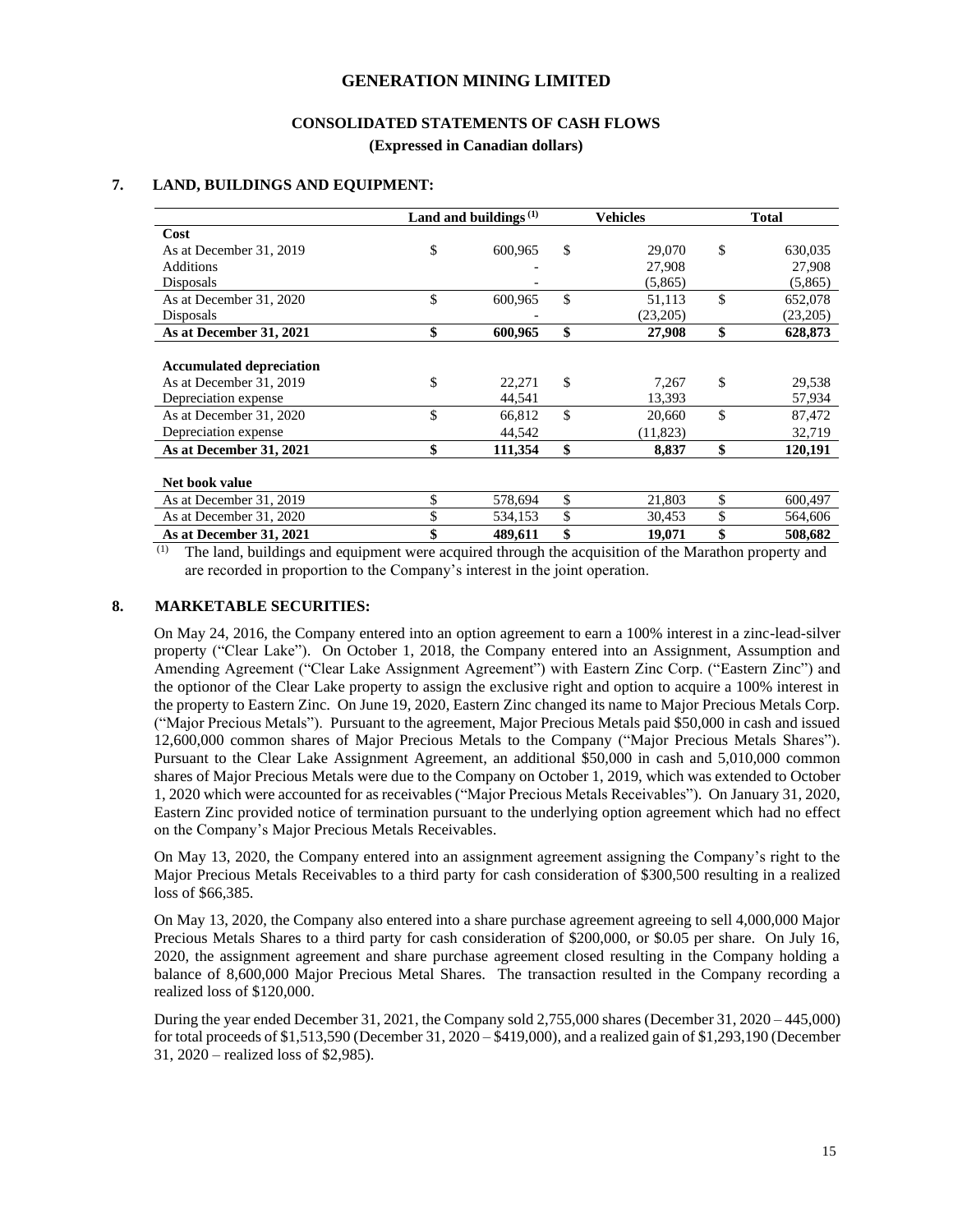## **CONSOLIDATED STATEMENTS OF CASH FLOWS (Expressed in Canadian dollars)**

#### **8. MARKETABLE SECURITIES (continued):**

As of December 31, 2021, the Company held 5,400,000 Major Precious Metals Shares (December 31, 2020 - 8,155,000) valued at \$1,242,000 (December 31, 2020 - \$2,568,825). The fair value was determined using the market value on December 31, 2021 and December 31, 2020. The fair value adjustments resulted in an unrealized loss of \$1,106,425 for the year ended December 31, 2021 (December 31, 2020 – unrealized gain of \$2,899,250).

#### **9. RIGHT-OF-USE ASSET AND LEASE LIABILITY:**

On May 1, 2019, the Company entered into an office lease. Accordingly, the Company recognized a right-ofuse asset as follows:

|                       | <b>December 31, 2021</b> | December 31, 2020 |
|-----------------------|--------------------------|-------------------|
| Opening balance       | 200,159                  | 241,571           |
| Depreciation          | (41.412)                 | (41, 412)         |
| <b>Ending Balance</b> | 158,747                  | 200,159           |

At the commencement date of the lease, the lease liabilities were measured at the present value of the lease payments. The lease payments are discounted using an interest rate of 15%, which is the Company's incremental borrowing rate. The continuity of lease liabilities is outlined below:

|                                        | <b>December 31, 2021</b> |           |    | December 31, 2020 |
|----------------------------------------|--------------------------|-----------|----|-------------------|
| Opening balance                        | \$                       | 223,172   | -S | 250,043           |
| Accretion of interest                  |                          | 31,386    |    | 35,709            |
| Payments                               |                          | (63, 143) |    | (62, 580)         |
| Total lease liability                  |                          | 191,415   | -S | 223,172           |
| Less: current portion                  |                          | (39, 920) |    | (31, 757)         |
| Non-current portion of lease liability |                          | 151,495   | S  | 191,415           |

For the year ended December 31, 2021, the occupancy cost is \$148,404 (December 31, 2020 - \$127,127) and includes \$63,143 on short term leases and \$126,673 of variable lease payments related to additional rental amounts and services less depreciation on the right of use asset of \$41,412.

As required under the lease agreement, the Company has \$38,229 of funds held in GICs as security for the lease as at December 31, 2021 (December 31, 2020 - \$38,211).

#### **10. RELATED PARTY TRANSACTIONS:**

Key management includes the Company's directors, officers and any employees with authority and responsibility for planning, directing and controlling the activities of an entity, directly or indirectly. Compensation awarded to key management includes the following:

|                                      | <b>Year ended</b> |              |  |
|--------------------------------------|-------------------|--------------|--|
|                                      | December 31,      | December 31. |  |
|                                      | 2021              | 2020         |  |
| Salaries and bonuses                 | \$1,932,646       | \$1,329,083  |  |
| Share-based payments - options       | 1,590,198         | 1,283,663    |  |
| Total compensation to key management | \$3,522,844       | \$2,612,746  |  |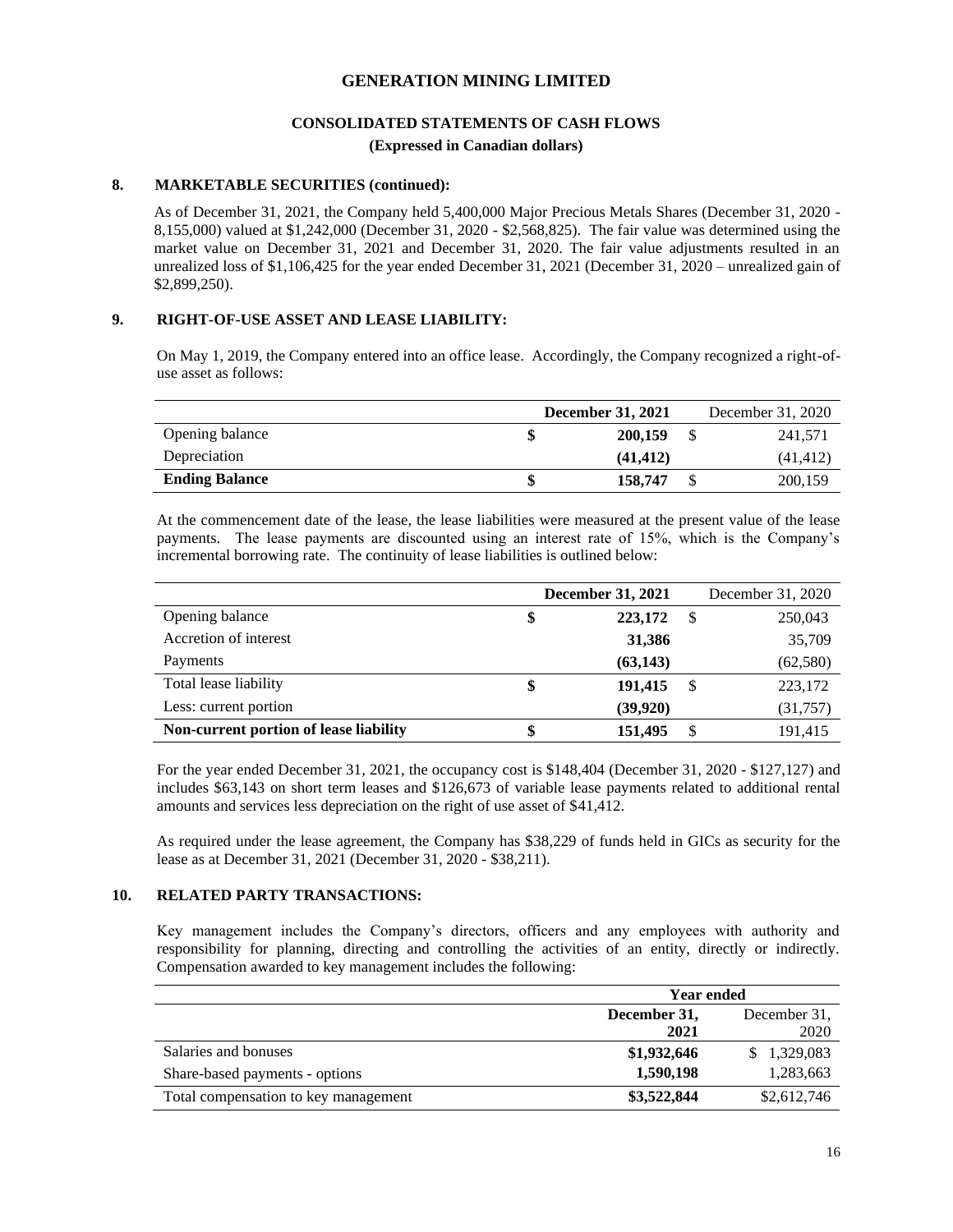## **CONSOLIDATED STATEMENTS OF CASH FLOWS (Expressed in Canadian dollars)**

#### **10. RELATED PARTY TRANSACTIONS (continued):**

As at December 31, 2021, accounts payable includes \$485,750 (December 31, 2020 - \$20,724) due to key management of the Company.

### **11. CAPITAL STOCK:**

#### a) Common shares

The Company's authorized share capital consists of an unlimited number of common shares.

The following table summarizes the continuity of common shares for the year ended December 31, 2021.

|                                                        | <b>Number of shares</b> | \$         |
|--------------------------------------------------------|-------------------------|------------|
| Balance as at December 31, 2019                        | 91,631,689              | 11,636,743 |
| Shares issued for private placement (1)                | 20,577,403              | 5,830,486  |
| Shares issued for flow through private placement $(2)$ | 4,292,367               | 3,112,797  |
| Shares issued for exercise of warrants                 | 18,367,333              | 7,283,977  |
| Shares issued for exercise of options                  | 1,446,500               | 508,917    |
| <b>Balance as at December 31, 2020</b>                 | 136, 315, 292           | 28,372,920 |
| Shares issued for exercise of warrants                 | 13,799,307              | 10,358,502 |
| Shares issued for exercise of options                  | 300,000                 | 201,000    |
| <b>Balance as at December 31, 2021</b>                 | 150,414,599             | 38,932,422 |

(1) On February 13, 2020, the Company closed a bought deal private placement of 19,231,250 units and a concurrent non-brokered private placement of 1,346,153 units, for an aggregate of 20,577,403 units at a price of \$0.52 per unit for aggregate total gross proceeds of \$10,700,250. Each unit consists of one common share in the capital of the Company and one-half of one common share purchase warrant. Each whole warrant is exercisable to acquire one common share at \$0.75 for a period of 24 months. The underwriters received cash compensation of 6% of the gross proceeds on 9,615,864 units, and 4% of the gross proceeds on 9,615,386 units. There was no commission paid on the non-brokered private placement of 1,346,153 units. In addition, the underwriters received compensation options equal to 6% on 9,615,864 units and 4% on 9,615,386 units. There were no compensation options issued on the non-brokered private placement of 1,346,153 units. Each compensation option is exercisable into one common share of the Company for a period of 24 months from closing at an exercise price of \$0.52. The total share issue cost was \$630,927.

(2) On December 30, 2020, the Company closed a private placement of 4,292,367 flow through common shares at a price of \$0.77 per common share for gross proceeds of \$3,305,123. Finders received cash compensation of 6% of the gross proceeds on 3,600,000 common shares or \$166,320. The total share issue cost was \$192,386. Flow through funds must be used for qualifying exploration expenditures. As at December 31, 2021 the Company has incurred and renounced all flow through obligations.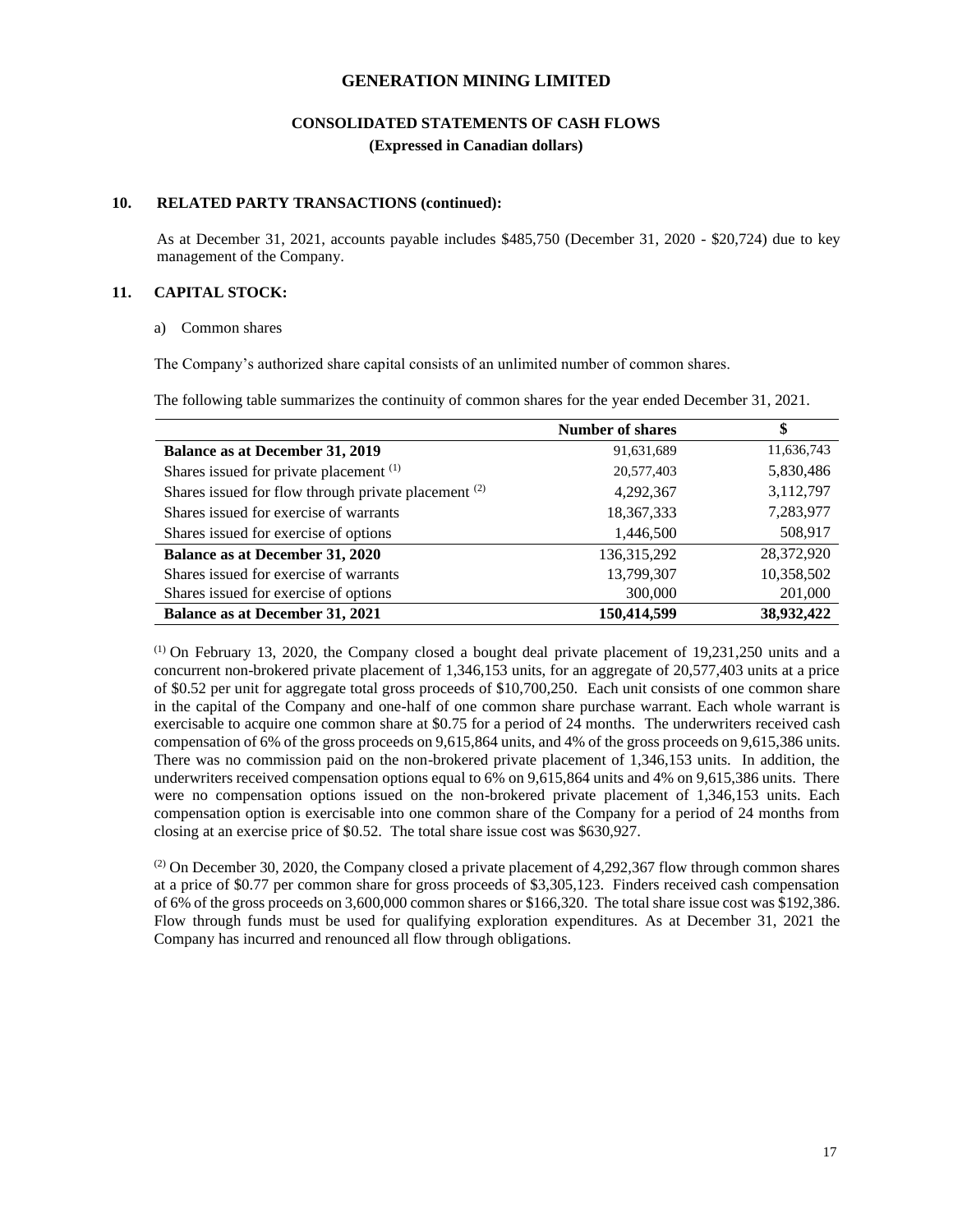## **CONSOLIDATED STATEMENTS OF CASH FLOWS (Expressed in Canadian dollars)**

#### **11. CAPITAL STOCK (continued):**

#### b) Warrants:

The following table summarizes the continuity of warrants for the year ended December 31, 2021.

|                                          | <b>Number of warrants</b> |
|------------------------------------------|---------------------------|
| <b>Outstanding, December 31, 2019</b>    | 28,825,040                |
| Warrants issued in private placement (1) | 10,288,701                |
| Finders warrants issued (1)              | 961,567                   |
| Warrants issued $(2)$                    | 360,309                   |
| Warrants exercised                       | (18, 367, 333)            |
| Outstanding, December 31, 2020           | 22,068,284                |
| Warrants issued $(2)$                    | 639,711                   |
| Warrants exercised                       | (13,799,307)              |
| Warrants expired <sup>(2)</sup>          | (38, 437)                 |
| <b>Outstanding, December 31, 2021</b>    | 8,870,251                 |

 $(1)$  Pursuant to the private placement completed on February 13, 2020 (note 11 (a)) 10,288,701 common share purchase warrants and 961,567 finders options were issued. The fair value of the common share purchase warrants and finders options have an estimated grant date fair value of \$4,115,480 and \$413,474 respectively which was estimated using the Black Scholes option pricing model using the following assumptions: Risk-free interest rate 1.51%, expected volatility using Company historical 151%, dividend yield nil, expected life 2 years.

(2) Pursuant to a private placement completed on July 9, 2019. 14,286,000 common share purchase warrants were issued with an exercise price of \$0.45 until July 9, 2021 and 2,000,040 finders options were issued which entitled the holder to purchase a unit at \$0.28 consisting of one common share and one half warrant exercisable at \$0.45 until July 9, 2021. The fair value of the common share purchase warrants and finders options have an estimated grant date fair value of \$3,428,640 and \$720,014 respectively which was estimated using the Black Scholes option pricing model and the following assumptions: Risk-free interest rate 1.64%, expected volatility using Company historical 193%, dividend yield nil, expected life 2 years.

Warrants outstanding as at December 31, 2021 are as follows:

| Number of<br>warrants | <b>Exercise price</b> | Type                    | <b>Expiry date</b> | <b>Remaining contractual</b><br>life (years) |
|-----------------------|-----------------------|-------------------------|--------------------|----------------------------------------------|
| 8,238,675             | 0.75                  | Share purchase warrants | February 13, 2022  | 0.12                                         |
| 631.576               | 0.52                  | Finders warrants        | February 13, 2022  | 0.12                                         |
| 8,870,251             | $0.73^{(1)}$          |                         |                    | $0.12^{(1)}$                                 |

(1) Weighted average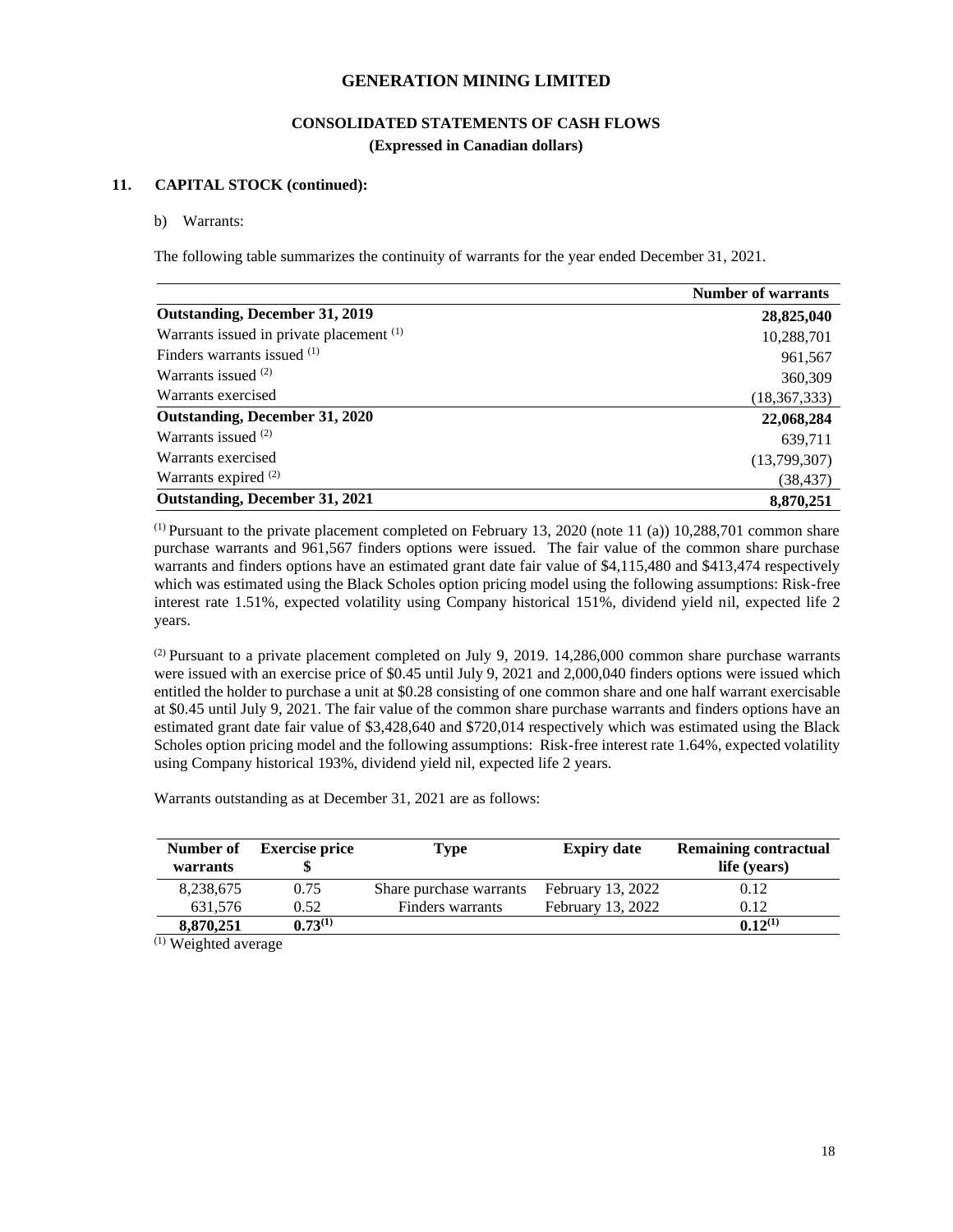## **CONSOLIDATED STATEMENTS OF CASH FLOWS (Expressed in Canadian dollars)**

#### **11. CAPITAL STOCK (continued):**

#### c) Stock Option Plan:

On May 9, 2018, the Company adopted an incentive Stock Option Plan (the "Plan"). The Plan was amended in July 2020. Under the Plan, options are non-assignable and may be granted for a term not exceeding ten years. The total number of common shares that may be reserved for issuance may not exceed ten percent of outstanding common shares at the grant date and may not exceed five percent for any one person in any 12 month period. The exercise price of an option may not be lower than the market price of the common shares on the Toronto Stock Exchange. The options are non-transferable. Outstanding options may be adjusted by the Board in certain events, as to exercise price and number of common shares, to prevent dilution or enlargement.

The continuity of outstanding stock options for the year ended December 31, 2021 is as follows:

|                                       | <b>Number of options</b> |  |
|---------------------------------------|--------------------------|--|
| Outstanding, December 31, 2019        | 7,346,500                |  |
| Options granted                       | 5,325,000                |  |
| Options exercised                     | (1,446,500)              |  |
| Outstanding, December 31, 2020        | 11,225,000               |  |
| Options granted                       | 3,875,000                |  |
| Options exercised                     | (300,000)                |  |
| Options forfeited                     | (50,000)                 |  |
| <b>Outstanding, December 31, 2021</b> | 14,750,000               |  |

The fair value of options granted under the Plan is measured on the date of grant using the Black-Scholes pricing model and expensed to net income (loss) using the following inputs and assumptions at the measurement date:

| Date          | <b>Number</b><br>of Options | <b>Exercise</b><br>Price<br>$($ \$) | <b>Market</b><br>Price<br>$($)$ | <b>Expected</b><br><b>Volatility</b><br>$(9/0)^{(1)}$ | <b>Risk-free</b><br><b>Interest</b><br>Rate $(\% )$ | <b>Expected</b><br>Life (years)/<br><b>Dividend Yield</b><br>(%) | <b>Fair Value</b><br>of Options<br>$(\$)$ | <b>Vesting</b>                                                                        |
|---------------|-----------------------------|-------------------------------------|---------------------------------|-------------------------------------------------------|-----------------------------------------------------|------------------------------------------------------------------|-------------------------------------------|---------------------------------------------------------------------------------------|
| $05$ -Feb-20  | 500,000                     | 0.65                                | 0.63                            | 152                                                   | 1.41                                                | 5/0%                                                             | 285,000                                   | Immediate                                                                             |
| 18-Mar-20     | 750,000                     | 0.45                                | 0.34                            | 152                                                   | 0.73                                                | 5/0%                                                             | 198,750                                   | 375,000 in six<br>months/<br>375,000 12<br>months                                     |
| $20$ -Apr-20  | 2,850,000                   | 0.52                                | 0.35                            | 151                                                   | 0.44                                                | 5/0%                                                             | 883,500                                   | Immediate                                                                             |
| $31$ -Jul-20  | 600,000                     | 0.52                                | 0.43                            | 144                                                   | 0.22                                                | 2/0%                                                             | 138,000                                   | $1/3$ immediate<br>$1/3$ 6 months<br>$1/3$ 12 months<br>("1/3 <sup>rd</sup> vesting") |
| $11-Sep-20$   | 75,000                      | 0.52                                | 0.45                            | 141                                                   | 0.24                                                | 2/0%                                                             | 18,000                                    | $1/3rd$ vesting                                                                       |
| 06-Nov-20     | 450,000                     | 0.52                                | 0.49                            | 138                                                   | 0.4                                                 | 5/0%                                                             | 162,000                                   | $1/3rd$ vesting                                                                       |
| $06-Nov-20$   | 100,000                     | 0.52                                | 0.49                            | 138                                                   | 0.26                                                | 2/0%                                                             | 26,667                                    | $1/3rd$ vesting                                                                       |
| 08-Mar-21     | 500,000                     | 1.00                                | 0.95                            | 132                                                   | 0.92                                                | $2.5 - 3/0\%$                                                    | 343,333                                   | $1/3rd$ vesting                                                                       |
| $12-Mav-21$   | 1,550,000                   | 1.06                                | 1.02                            | 129                                                   | 0.53                                                | 3/0%                                                             | 1,162,500                                 | Immediate                                                                             |
| 12-May-21     | 575,000                     | 1.06                                | 1.02                            | 129                                                   | 0.53                                                | $1.5 - 2 / 0\%$                                                  | 419,750                                   | $1/3rd$ vesting                                                                       |
| $21$ -Sept-21 | 1,250,000                   | 0.80                                | 0.67                            | 108                                                   | 0.55                                                | 3/0%                                                             | 525,000                                   | $1/3rd$ vesting                                                                       |

(1) Based on the Company's historical volatility.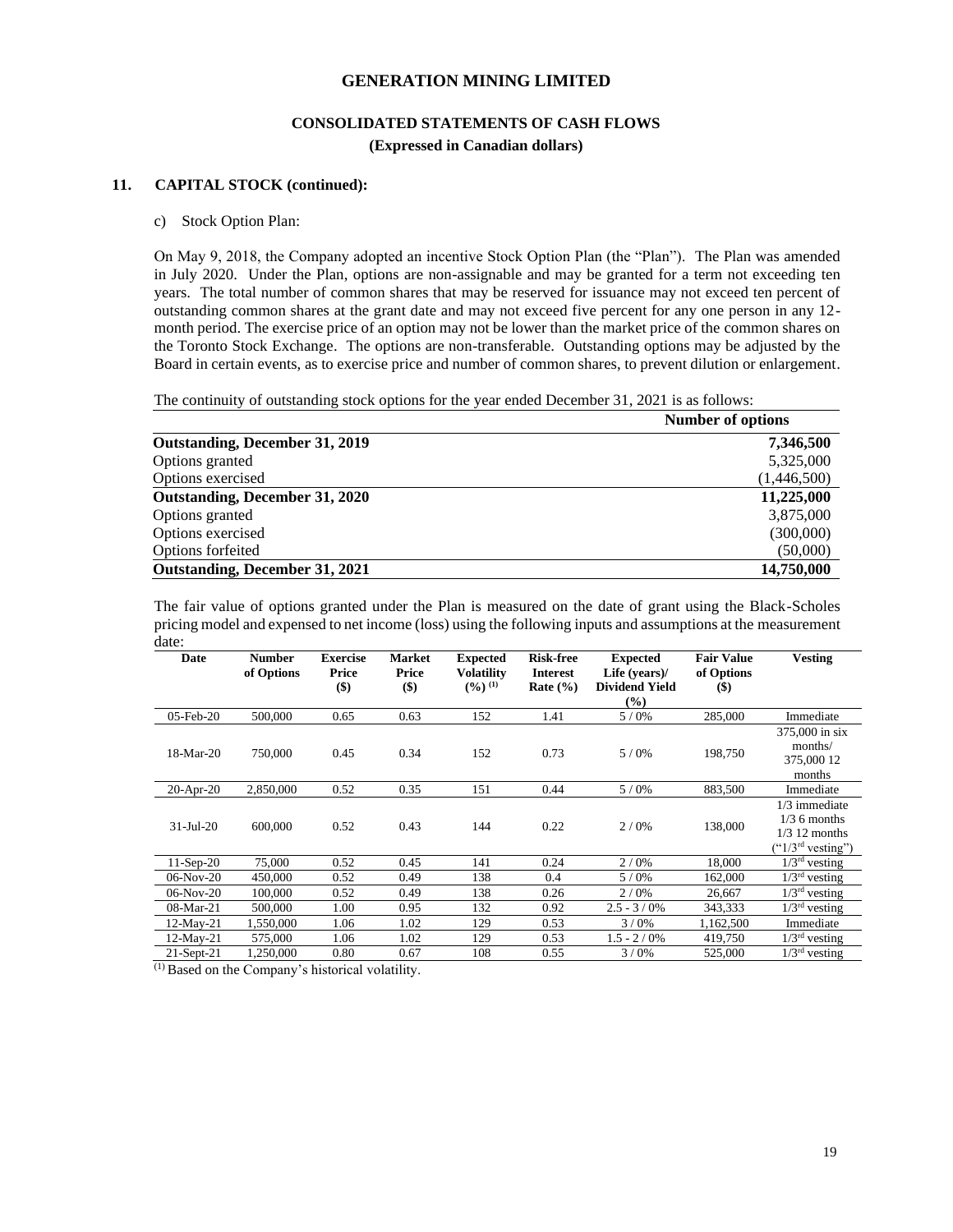## **CONSOLIDATED STATEMENTS OF CASH FLOWS (Expressed in Canadian dollars)**

#### **11. CAPITAL STOCK (continued):**

c) Stock Option Plan (continued):

Options to purchase common shares carry exercise prices and terms to maturity as follows:

| <b>Exercise</b> | <b>Options</b> | <b>Options Exercisable</b> | <b>Expiry date</b> | <b>Remaining contractual</b> |
|-----------------|----------------|----------------------------|--------------------|------------------------------|
| price \$        | Outstanding    |                            |                    | life (years)                 |
| 0.52            | 600,000        | 600,000                    | July 31, 2022      | 0.6                          |
| 0.52            | 75,000         | 75,000                     | September 11, 2022 | 0.7                          |
| 0.52            | 100,000        | 100,000                    | November 6, 2022   | 0.8                          |
| 0.10            | 2,400,000      | 2,400,000                  | May 11, 2023       | 1.4                          |
| 1.06            | 2,075,000      | 1,933,000                  | May 12, 2024       | 2.4                          |
| 0.30            | 3.100.000      | 3.100.000                  | July 16, 2024      | 2.5                          |
| 0.30            | 200,000        | 200,000                    | August 7, 2024     | 2.6                          |
| 0.80            | 1,250,000      | 833,000                    | September 21, 2024 | 2.7                          |
| 0.65            | 500,000        | 500,000                    | February 5, 2025   | 3.1                          |
| 0.45            | 750,000        | 750,000                    | March 18, 2025     | 3.2                          |
| 0.52            | 2,750,000      | 2,750,000                  | April 20, 2025     | 3.3                          |
| 0.52            | 450,000        | 450,000                    | November 6, 2025   | 3.9                          |
| 1.00            | 500,000        | 333,000                    | March 8, 2026      | 4.2                          |
| $0.52^{(1)}$    | 14,750,000     | 14,024,000                 |                    | $2.5^{(1)}$                  |

(1) Weighted average

#### **12. RECEIVABLES:**

The Company's receivables primarily arise from harmonized sales tax ("HST") due from the Canadian government.

The amounts receivable are as follows:

|                | <b>December 31, 2021</b> | December 31, 2020 |
|----------------|--------------------------|-------------------|
| HST receivable | 709.595                  | 474.405           |
| Miscellaneous  | 18.371                   | 8.714             |
| <b>Total</b>   | 727,966                  | 483.119           |

## **13. INCOME TAXES:**

a) At December 31, 2021 the Company has non-capital losses of \$6,299,134 that can be used to reduce future taxable income and capital losses of \$276,000. The capital losses do not expire and the non-capital losses expire as follows:

| 2038 | 683,008   |
|------|-----------|
| 2039 | 1,612,100 |
| 2040 | 2,240,718 |
| 2041 | 1,763,308 |

 The movement in deferred tax in the statement of financial position and the Company's deferred tax assets and liabilities as follows: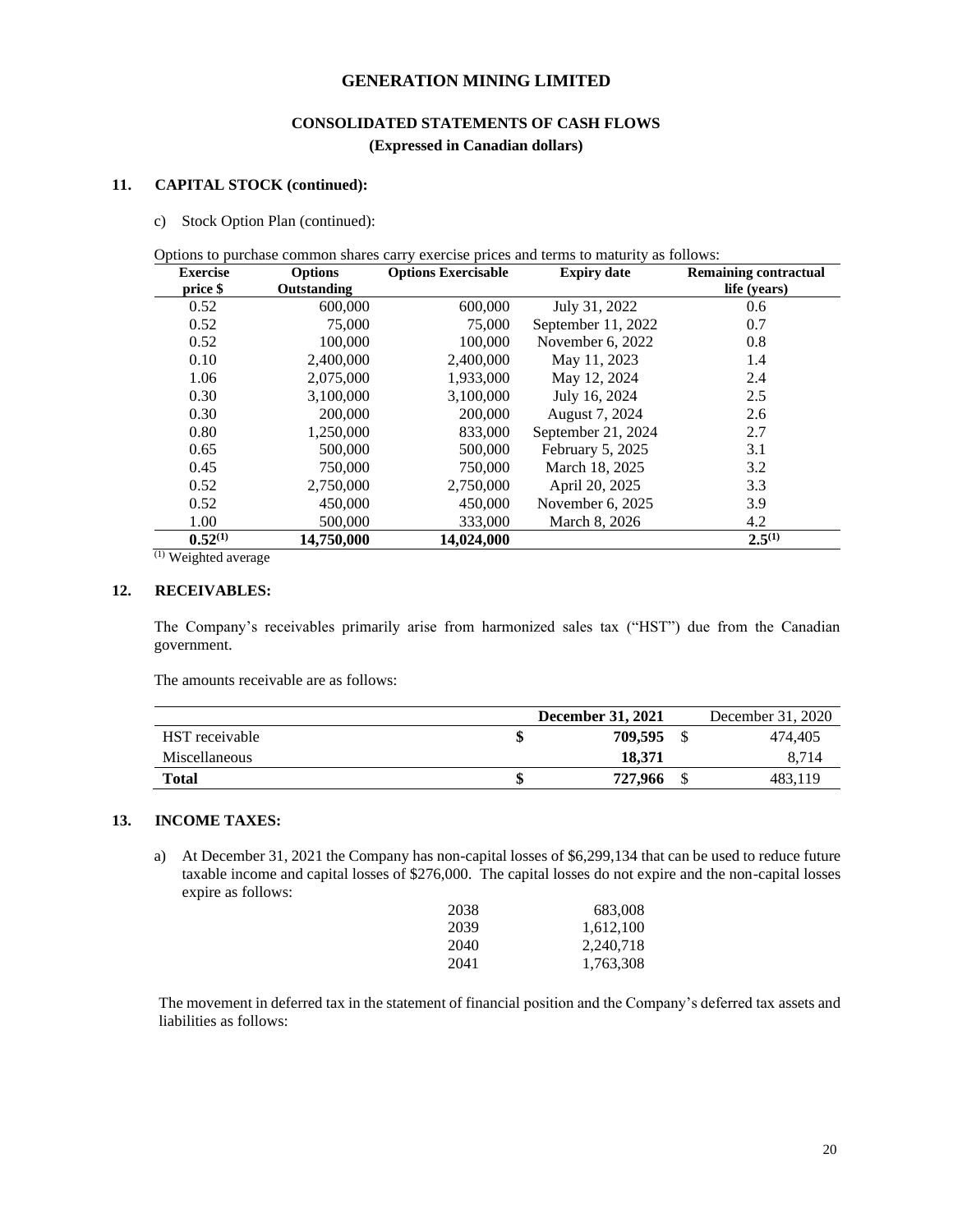## **CONSOLIDATED STATEMENTS OF CASH FLOWS**

**(Expressed in Canadian dollars)**

#### **13. INCOME TAXES (continued):**

|                                               | 2021        | 2020        |
|-----------------------------------------------|-------------|-------------|
| Non-capital and capital losses carry forwards | 1,669,294   | 1,194,316   |
| Marketable securities                         | (107, 325)  | (232,316)   |
| Share issue costs                             | 275,864     | 275,864     |
| Mineral property                              | 6,876,203   | 3,543,438   |
| Deferred tax assets not recognized            | (8,714,036) | (4,781,302) |
| <b>Net asset</b>                              | ۰           |             |

 Deferred tax assets have not been recognized in respect of these items because it is not probable that future taxable income will be available against which the Company can utilize the benefits.

b) The Company's provision for income taxes differs from the amounts computed by applying the basic current rates to loss for the year before taxes, as shown in the following table:

|                                                           | 2021              |      | 2020        |
|-----------------------------------------------------------|-------------------|------|-------------|
| Statutory rate applied to loss for the year before income |                   |      |             |
| taxes of $26.5%$                                          | \$<br>(4,527,105) | - \$ | (2,224,098) |
| Effects of:                                               |                   |      |             |
| Share based compensation                                  | 602,500           |      | 410,146     |
| Unrealized gain/loss                                      | 121,855           |      |             |
| Non-deductible expenses and other                         | (4,970)           |      | (292, 376)  |
| Share issue costs and other                               |                   |      | (167, 196)  |
| Qualifying E&E expenses                                   | 3,332,765         |      | 2,123,928   |
| Change in deferred tax assets not recognized and          | 474,955           |      | 882,837     |
| other                                                     |                   |      |             |
| Deferred income recovery                                  |                   |      |             |

#### **14. COMMITMENTS AND CONTRACTUAL OBLIGATIONS:**

On February 20, 2019, the Company co-signed a lease for office space commencing on May 1, 2019 for a term of six years and six months. The Company has an average monthly commitment of \$11,067 for its share of the basic and additional rent. Commitments pursuant to various property option agreement are outlined under note 6.

The Company indemnifies subscribers of flow-through share offerings against any tax related amounts that may become payable.

#### **15. SUBSEQUENT EVENTS:**

On January 26, 2022, Generation completed the acquisition of the remaining interest in the Marathon project from Stillwater Canada Inc. whereby the Company issued 21,759,332 common shares of the Company to Stillwater. The Company now holds 100% of the Marathon Project, and the joint venture agreement dated July 10, 2019 between Stillwater and the Company Subco has been terminated in accordance with its terms.